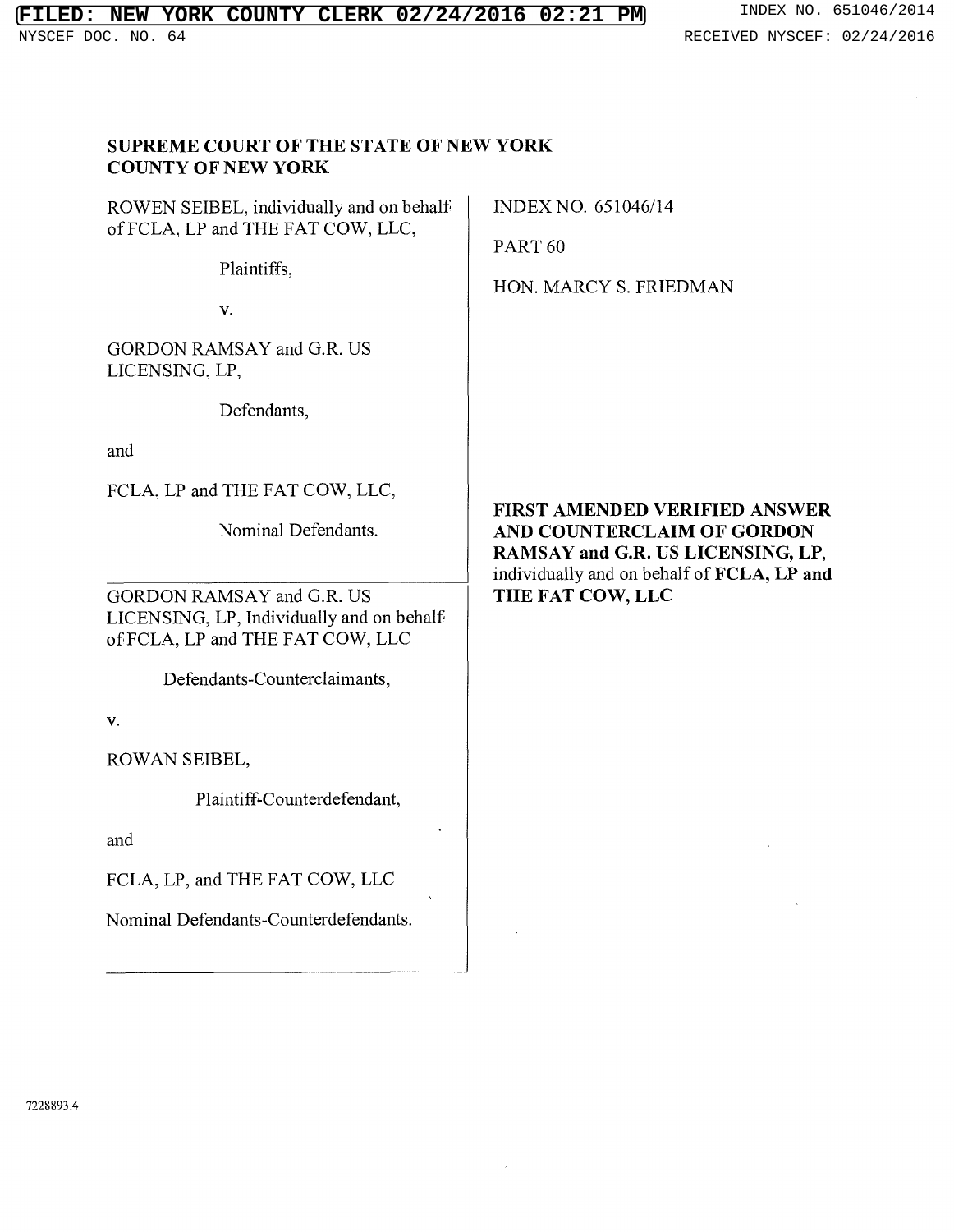#### **ANSWER**

The defendants Gordon Ramsay ("Ramsay") and G.R. US Licensing, LP ("GR") (collectively the "defendants"), by their attorneys Mitchell Silberberg & Knupp LLP, answer the complaint, on information and belief, as follows:

 $1.$ Deny the allegations contained in Paragraph 1 of the complaint, except admit that the plaintiffs' action alleges various causes of action and seeks various remedies; and further aver that upon defendants' motion, pursuant to CPLR 3211 (a)(7) and (a)(1), the Court in this action, by the decision and order of the Hon. Marcy S. Friedman, J.S.C. entered on March 27, 2015, (NYSCEF Doc. 39), dismissed "all causes of actions [in the complaint], except the derivative cause of action for breach of fiduciary duty and the direct and derivative causes of action for breach of contract with respect to The Fat Cow LLC." This order will hereinafter be referred to as the "Order of Dismissal".

 $\overline{2}$ . Deny the allegations contained in Paragraph 2 of the complaint.

 $3<sub>1</sub>$ Admit the allegations contained in Paragraph 3 of the complaint.

4 Deny that Ramsay resides in Los Angeles, CA, and otherwise admit the allegations contained in Paragraph 4 of the complaint.

 $5<sub>1</sub>$ Admit the first sentence in Paragraph 5 of the complaint; with respect to matters relevant to this action, admit that Ramsay was an agent for GR with respect to actions taken by GR; and otherwise deny the remaining allegations contained in Paragraph 5 of the complaint.

6. Admit the allegations contained in Paragraph 6 of the complaint.

 $7.$ Admit the allegations contained in Paragraph 7 of the complaint.

#### 7228893.4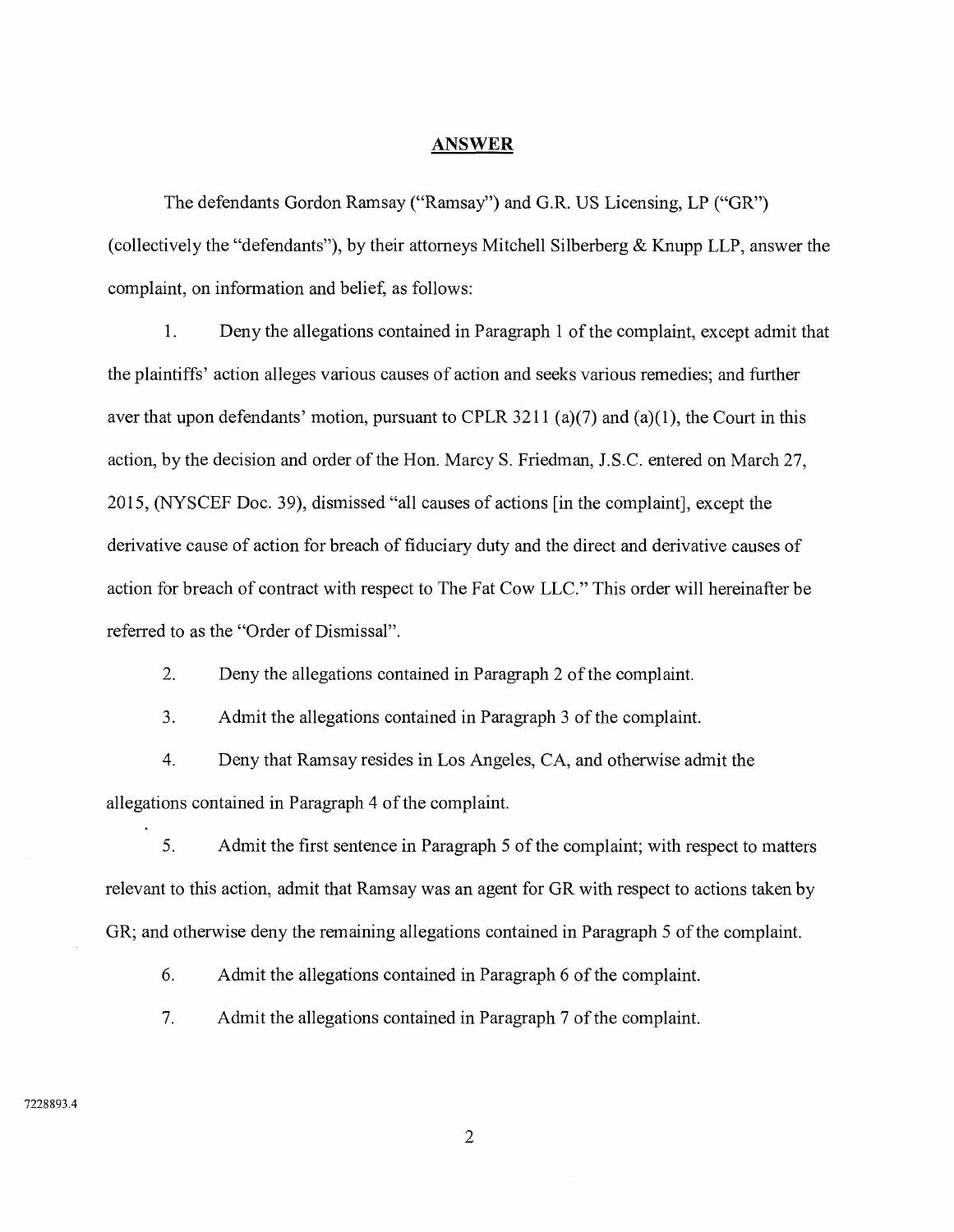8. Admit only that FCLA, LP is a limited partnership, organized under the laws of the State of Delaware, and has its principal offices at 200 Central Park South, New York, New York, and otherwise deny the allegations contained in Paragraph 8 of the complaint.

9. Admit the allegations contained in Paragraph 9 of the complaint.

10. Admit the allegations contained in Paragraph 10 of the complaint.

11. Admit the allegations contained in Paragraph 11 of the complaint.

12. Refer to the FCLA Limited Partnership Agreement for the complete terms and contents thereof, which are admitted and otherwise deny the allegations contained in Paragraph 12 of the complaint.

13. Refer to the FCLA Limited Partnership Agreement and The Fat Cow LLC Agreement for the complete terms and contents thereof, which are admitted, and otherwise deny the allegations contained in Paragraph 13 of the complaint.

14. Deny knowledge of information sufficient to answer the allegations contained in Paragraph 14 of the complaint because these allegations are ambiguous and call for a legal conclusion, and on that basis deny these allegations.

15. With respect to the first sentence in Paragraph 15 of the complaint, deny knowledge of information sufficient to answer these allegations because these allegations are vague and ambiguous and on that basis deny these allegations; and deny the remaining allegations contained in Paragraph 15 of the complaint, except aver that Ramsay's affiliated companies have an interest in Gordon Ramsay Steak, BurGR by Gordon Ramsay, and Pub & Grill, all of which have locations in Las Vegas, Nevada.

16. With respect to the first sentence of Paragraph 16 of the complaint, deny knowledge of information sufficient to answer the allegations because these allegations are

7228893.4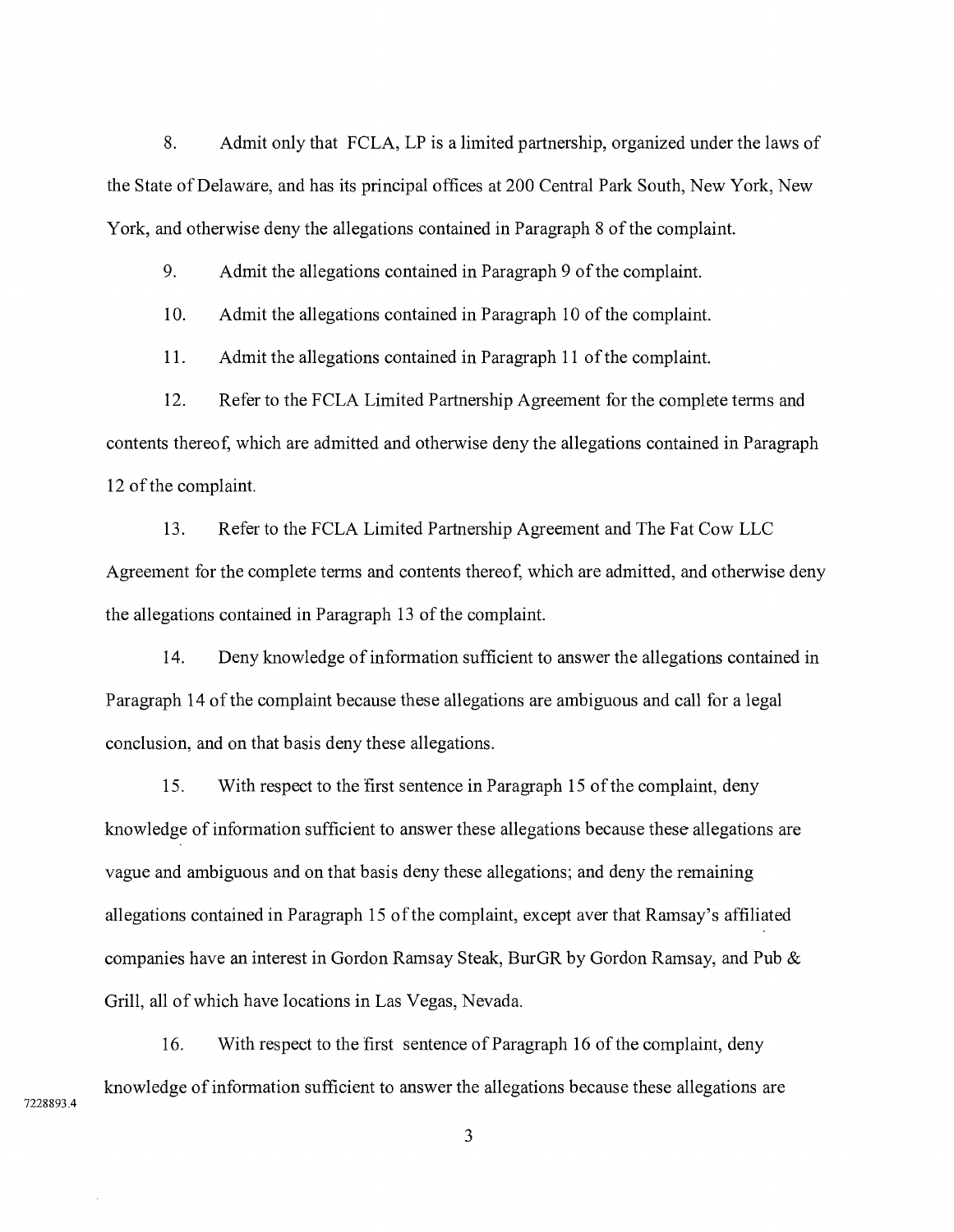vague and ambiguous and on that basis deny these allegations; and deny the remaining allegations contained in Paragraph 16 of the complaint, except admit only that Ramsay had discussions with Plaintiff Rowen Seibel ("Seibel") about the possibility of opening a restaurant in Los Angeles, CA.

17. Deny the allegations contained in Paragraph 17 of the complaint, except admit "The Fat Cow" name was discussed.

18. Deny the allegations contained in Paragraph 18 of the complaint, except admit that trademarking "The Fat Cow" name was discussed.

19. Admit only that Ramsay entered into a certain retail center lease agreement, dated November 18, 2011 as amended, modified, and supplemented from time to time, with GFM, LLC, d/b/a The Grove, for certain described premises at a retail center known as The Grove in Los Angeles, California (the "Lease"), and refer to the Lease for the complete terms and contents thereof, which are admitted, and otherwise deny the allegations contained in Paragraph 19 of the complaint.

20. Admit only that Ramsay entered the Lease and refer to the Lease for the complete terms and contents thereof, which are admitted, and otherwise deny the allegations contained in Paragraph 20 of the complaint.

21. Admit only that Ramsay entered the Lease and refer to the Lease for the complete terms and contents thereof, which are admitted, and otherwise deny the allegations contained in Paragraph 21 of the complaint.

22. Admit the allegations contained in Paragraph 22 of the complaint.

23. Admit only that Seibel knew that the US trademark application for "The Fat Cow" referred to in Paragraph 22 of the complaint had not been approved and that there was an

7228893.4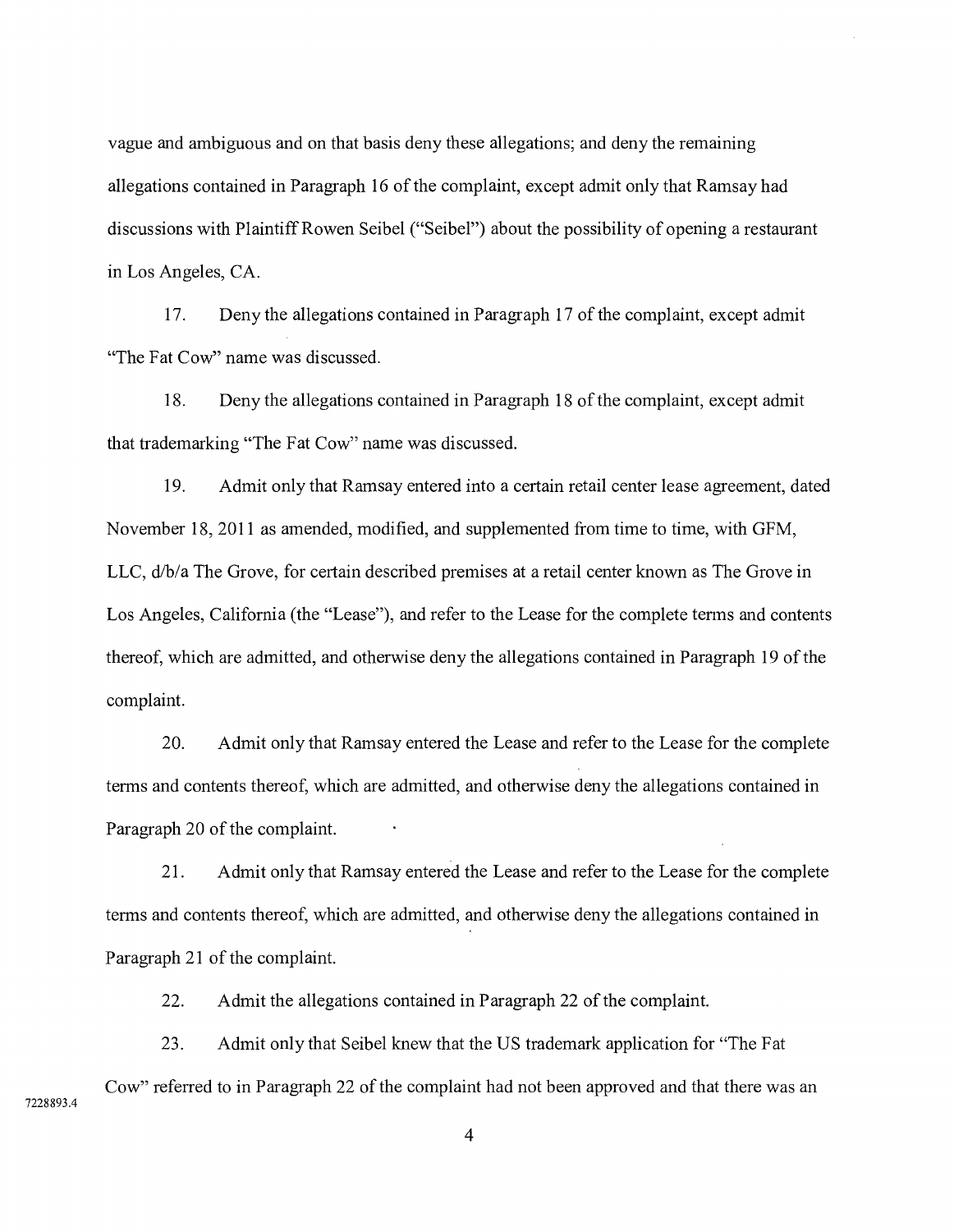existing registered trademark filed by a Florida restaurant, "Las Vacas Gordas", which is Spanish for "The Fat Cow", and otherwise deny the remaining allegations contained in Paragraph 23 of the complaint.

24. Deny knowledge or information sufficient to answer the allegations set forth in Paragraph 24 of the complaint because these allegations allege incomplete, unattributed quotations by unidentified persons, and on that basis defendants deny the allegations contained in Paragraph 24 of the complaint.

25. Admit the allegations contained in Paragraph 25 of the complaint.

26. Deny the allegations contained in Paragraph 26 of the complaint, except admit that the restaurant opened under the name "The Fat Cow".

27. Deny knowledge of information sufficient to answer the allegations set forth in Paragraph 27 of the complaint because these allegations allege incomplete, unattributed quotations by unidentified persons, and on that basis defendants deny the allegations contained in Paragraph 27 of the complaint.

28. Deny the allegations contained in Paragraph 28 of the complaint, except admit that the restaurant opened under the name "The Fat Cow".

29. Admit the allegations contained in Paragraph 29 of the complaint.

30. Admit the allegations contained in Paragraph 30 of the complaint, and refer to The Fat Cow LLC Agreement for the complete terms and contents thereof.

31. Admit the allegations contained in Paragraph 31 of the complaint, and refer to the Fat Cow LLC Agreement for the complete terms and contents thereof.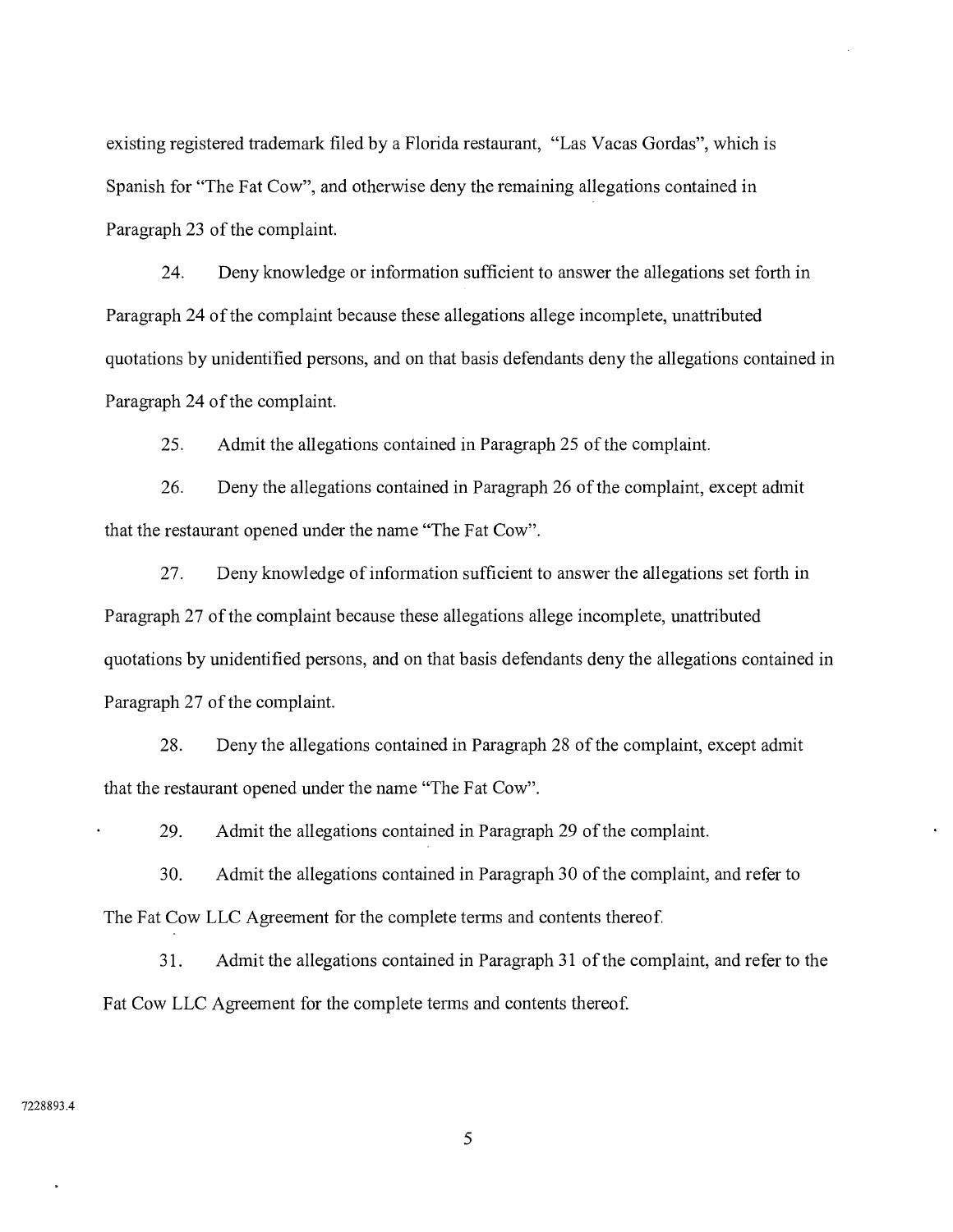32. Refer to The Fat Cow LLC Agreement for the complete terms and contents thereof, which are admitted, and otherwise deny the allegations contained in Paragraph 32 of the complaint.

33. Admit the allegations contained in Paragraph 33 of the complaint.

34. Admit the allegations contained in Paragraph 34 of the complaint.

35. Refer to the terms of the FCLA Partnership Agreement for the complete contents and terms thereof, which are admitted, and otherwise deny the allegations contained in Paragraph 35 of the complaint.

36. Refer to the FCLA Partnership Agreement for the complete contents and terms thereof, which are admitted, and otherwise deny the allegations contained in Paragraph 36 of the complaint.

37. Refer to the FCLA Partnership Agreement for the complete contents and terms thereof, which are admitted, and otherwise deny the allegations contained in Paragraph 37 of the complaint.

38. Refer to the FCLA Partnership Agreement for the complete contents and terms thereof, which are admitted, and otherwise deny the allegations contained in Paragraph 38 of the complaint.

39. Refer to the FCLA Partnership Agreement for the complete contents and terms thereof, which are admitted, and otherwise deny the allegations contained in Paragraph 39 of the complaint.

40. Refer to the License Agreement for the complete contents and terms thereof, which are admitted, and otherwise deny the allegations contained in Paragraph 40 of the complaint.

7228893.4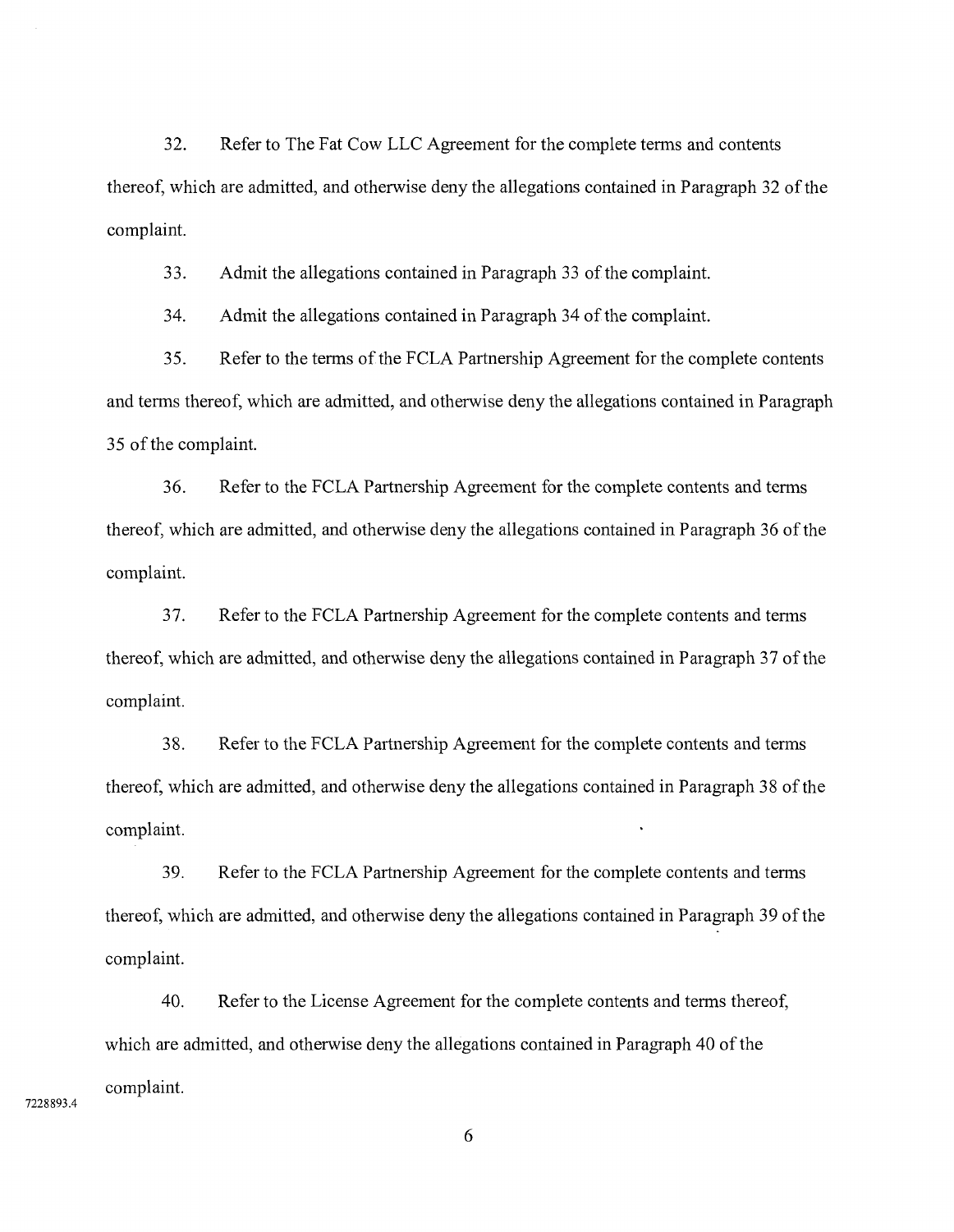41. Admit the allegations contained in Paragraph 41 of the complaint

42. Refer to the FCLA Partnership Agreement and License Agreement for the complete contents and terms thereof, which are admitted, and otherwise deny the allegations contained in Paragraph 42 of the complaint.

43. Refer to the License Agreement for the complete contents and terms thereof, which are admitted, and otherwise deny the allegations contained in Paragraph 43 of the complaint.

44. Refer to the License Agreement for the complete contents and terms thereof, which are admitted, and otherwise deny the allegations contained in Paragraph 44 of the complaint.

45. Refer to the FCLA Partnership Agreement, The Fat Cow LLC Agreement, Lease Assignment and the License Agreement for the complete contents and terms thereof, which are admitted, and otherwise deny the allegations contained in Paragraph 45 of the complaint.

46. Admit the allegations contained in Paragraph 46 of the complaint.

47. Refer to the Lease Assignment and Assumption Agreement for the complete contents and terms thereof, which are admitted, and otherwise deny the allegations contained in Paragraph 47 of the complaint.  $\cdot$ 

48. Deny the allegations contained in Paragraph 48 of the complaint.

49. Admit the allegations contained in Paragraph 49 of the complaint.

50. Refer to the Indemnification Agreement for the complete contents and terms thereof, which are admitted, and aver that Seibel is bound by its terms as written, and otherwise deny the allegations contained in Paragraph 50 of the complaint.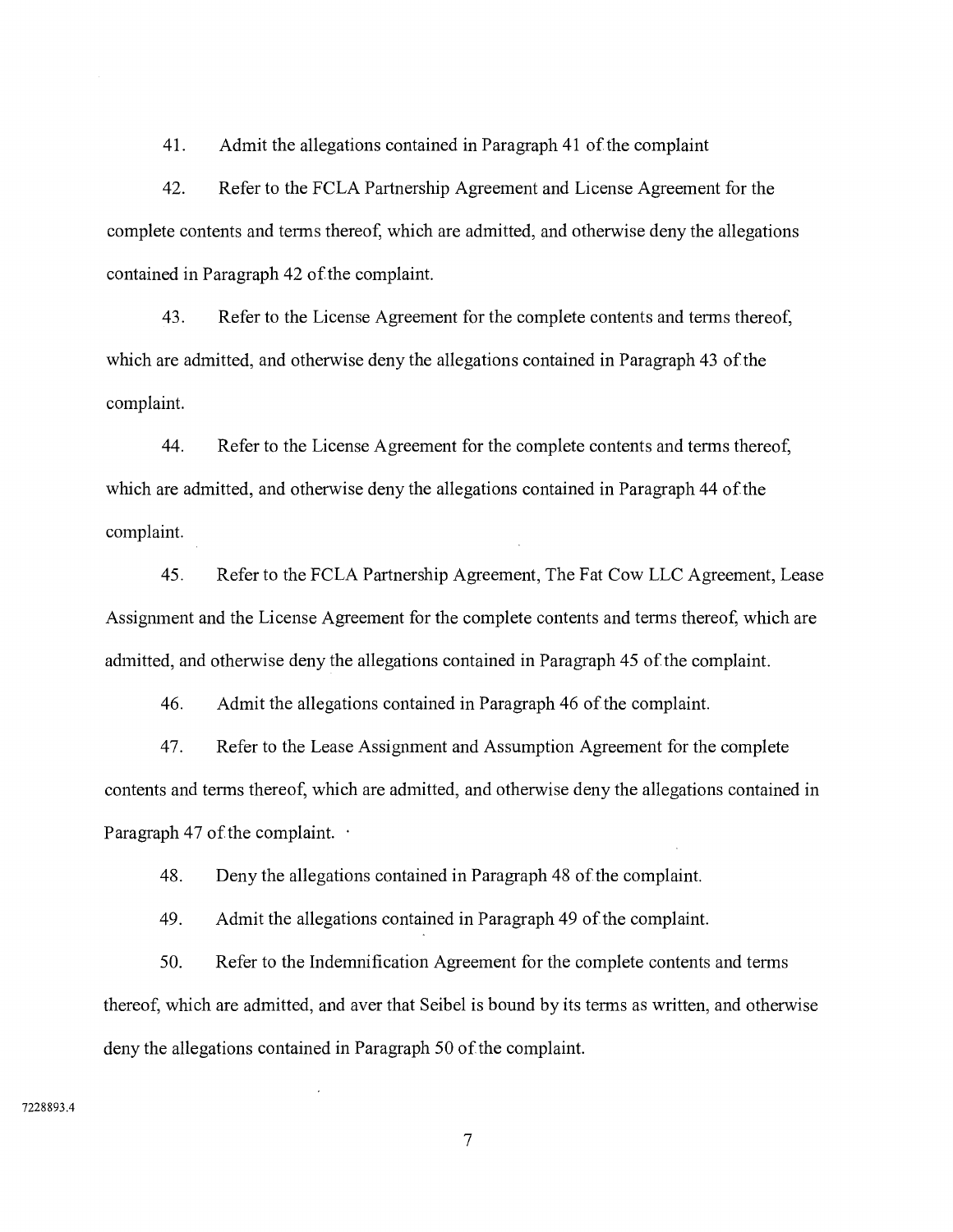51. Admit that FCLA and Upper Ground Enterprises, Inc. entered into an agreement for the television show "Hell's Kitchen," starring Gordon Ramsay ("Hell's Kitchen Agreement") and refer to the complete contents and terms thereof, and further admit that the Hell's Kitchen was broadcast during prime time domestically by Fox Broadcasting Company, as well as internationally by various other television providers, and otherwise deny knowledge or information sufficient to answer the allegations set forth in Paragraph 51 of the complaint because these allegations are incomplete, vague and ambiguous and on that basis defendants deny the remaining allegations contained in Paragraph 51 of the complaint.

52. Deny knowledge or information sufficient to answer the allegations set forth in Paragraph 52 of the complaint because these allegations are incomplete, vague and ambiguous and on that basis defendants deny the allegations contained in Paragraph 52 of the complaint.

53. Deny the allegations contained in Paragraph 53 of the complaint, and refer to the Order of Dismissal.

54. Deny the allegations contained in Paragraph 54 of the complaint, and refer to the Order of Dismissal.

55. Deny the allegations contained in Paragraph 55 of the complaint, except admit that the restaurant opened under the name "The Fat Cow".

56. Deny the allegations contained in Paragraph 56 of the complaint.

57. Admit only that "The Fat Cow" officially opened on or about October 1, 2012 and otherwise deny the allegations contained in Paragraph 57 of the complaint.

58. Deny knowledge or information sufficient to answer Paragraph 58 of the complaint because the term "positive cash flow" is vague and ambiguous and is susceptible to

#### 7228893.4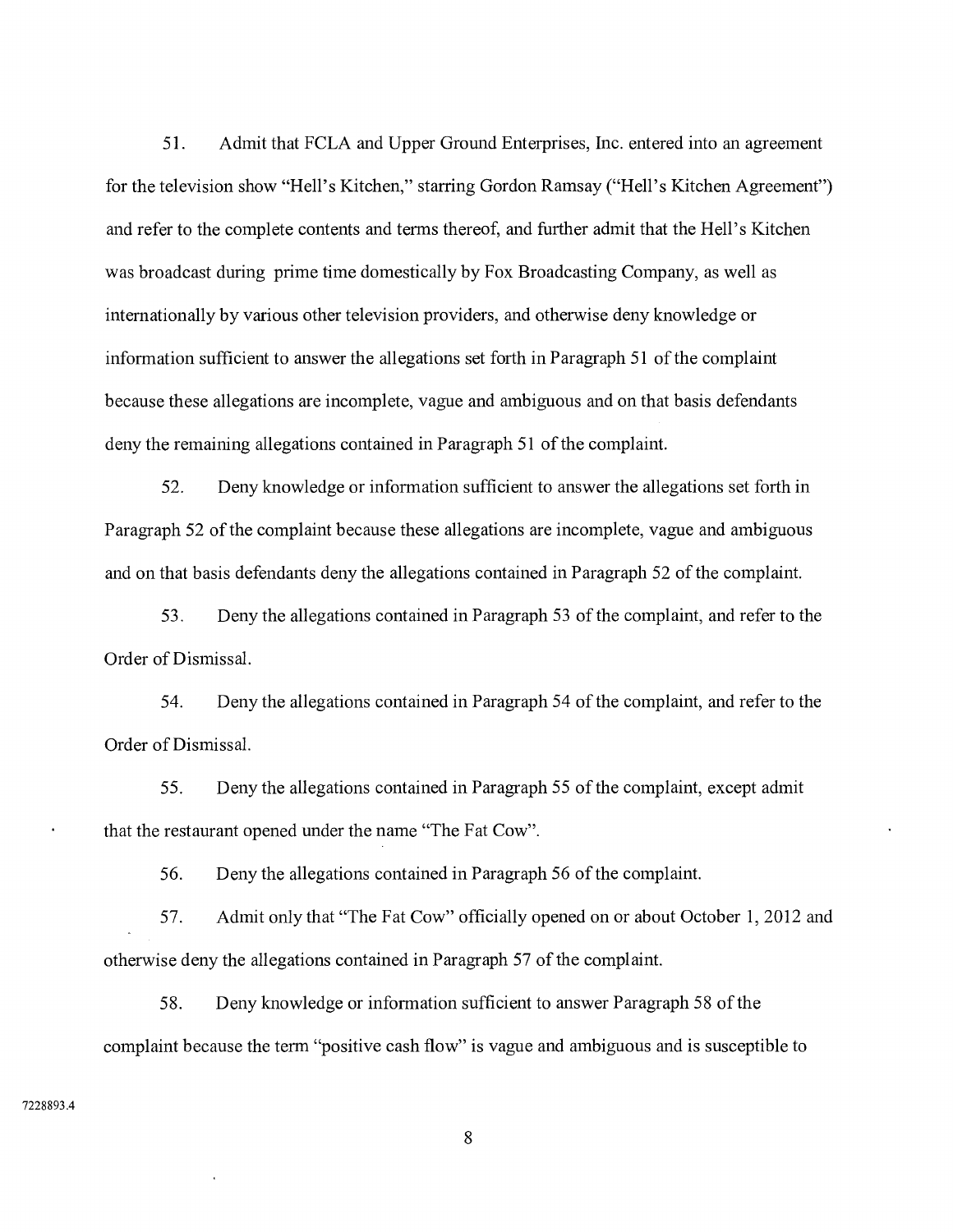various interpretations, and also because this is a compound allegation covering different points in time and on these bases deny the allegations contained in Paragraph 58 of the complaint.

59. Admit that on or about February 27, 2013, Ramsay received written Notice of Default with respect to the Lease, and refer to such written notice for the contents thereof, and otherwise deny the allegations contained in Paragraph 59 of the complaint.

60. Admit that Ramsay met with the Landlord, and received a letter dated April 25 2013 and refer to such letter for the contents thereof, and otherwise deny the allegations contained in Paragraph 60 of the complaint.

61. Refer to the April 25, 2013 letter for the contents thereof, and otherwise deny the allegations contained in Paragraph 61 of the complaint.

62. Deny the allegations contained in Paragraph 62 of the complaint.

63. Deny the allegations contained in Paragraph 63 of the complaint.

64. Deny knowledge or information sufficient to answer the allegations set forth in Paragraph 64 of the complaint because these allegations are vague and ambiguous and on that basis defendants deny the allegations contained in Paragraph 64 of the complaint.

65. Deny the allegations contained in Paragraph 65 of the complaint.

66. Admit that Ramsay received a notice from an attorney representing a restaurant in Florida, Las Vacas Gordas, claiming that "The Fat Cow" was infringing upon the mark, "Las Vacas Gordas," and refer to the contents of that notice, and otherwise deny the allegations contained in Paragraph 66 of the complaint.

67. Admit that on or about December of 2013, a written "Settlement Agreement" was executed between FCLA LP, and The Fat Cow, LLC, and the owners of the "Las Vacas Gordas" ("The Fat Cow") the tradename, which among other things, permitted FCLA LP and The Fat

7228893.4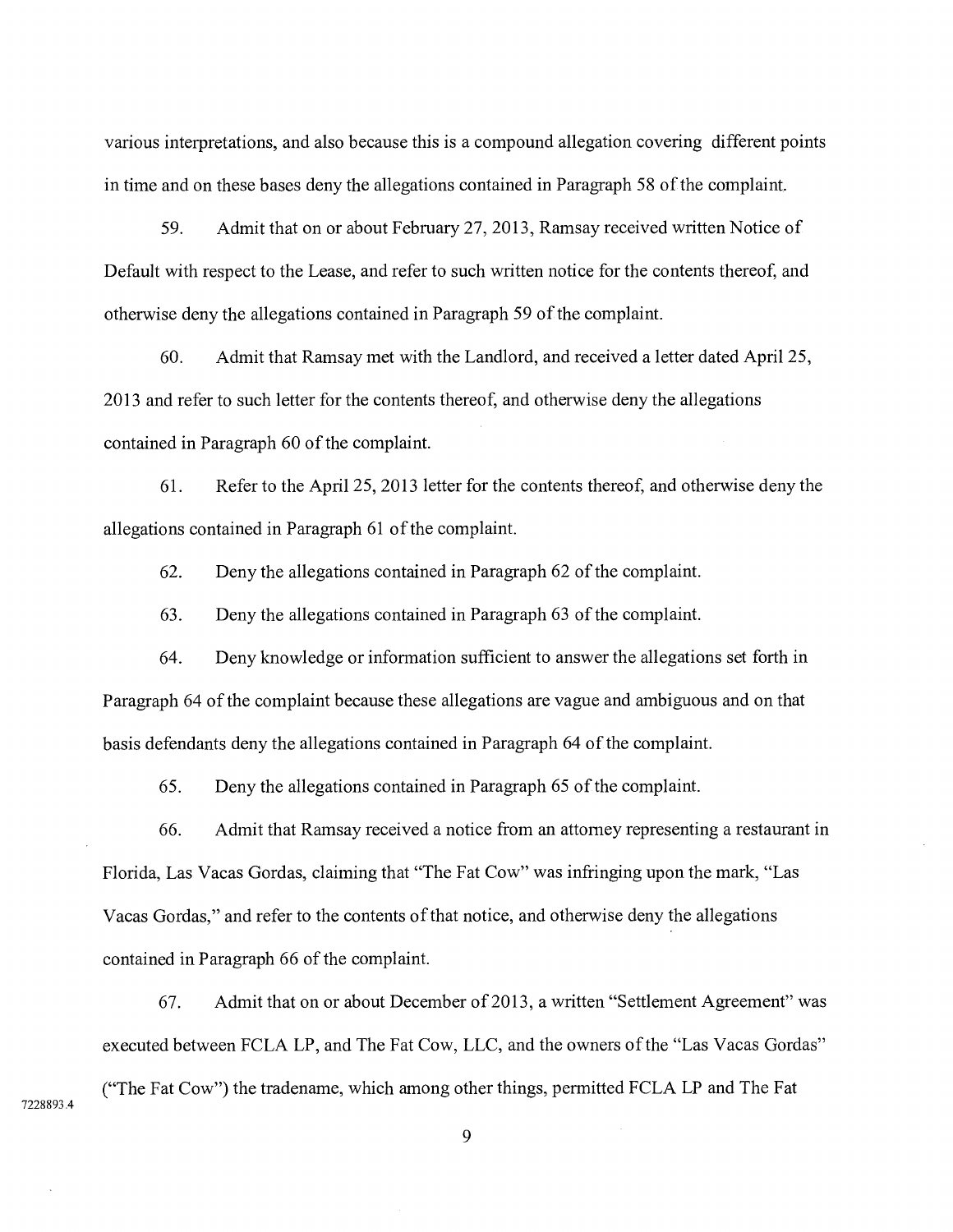Cow LLC to use "The Fat Cow" name for the restaurant at the Grove through February 28, 2014, and refer to that Settlement Agreement for the terms thereof, and otherwise deny the allegations contained in Paragraph 67 of the complaint.

## 68. Deny the allegations contained in Paragraph 68 of the complaint.

- 69. Deny the allegations contained in Paragraph 69 of the complaint.
- 70. Deny the allegations contained in Paragraph 70 of the complaint.
- 71. Deny the allegations contained in Paragraph 71 of the complaint.
- 72. Deny the allegations contained in Paragraph 72 of the complaint.
- 73. Deny the allegations contained in Paragraph 73 of the complaint.
- 74. Deny the allegations contained in Paragraph 74 of the complaint.
- 75. Deny knowledge or information sufficient to answer the allegations set forth in Paragraph 75 of the complaint because these allegations are incomplete, vague and ambiguous, and on that basis defendants deny the allegations contained in Paragraph 75 of the complaint, except admit that other applications were filed with the USPTO.
	- 76. Deny the allegations contained in Paragraph 76 of the complaint.
	- 77. Deny the allegations contained in Paragraph 77 of the complaint.
	- 78. Deny the allegations contained Paragraph 78 of the complaint.

79. Admit that Andi Van Willigan worked in connection with the "Hell's Kitchen" and "Kitchen Nightmares" television programs starring Gordon Ramsay, and otherwise deny the allegations contained in Paragraph 79 of the complaint.

- 80. Deny the allegations contained in Paragraph 80 of the complaint.
- 81. Deny the allegations contained in Paragraph 81 of the complaint.

#### 7228893.4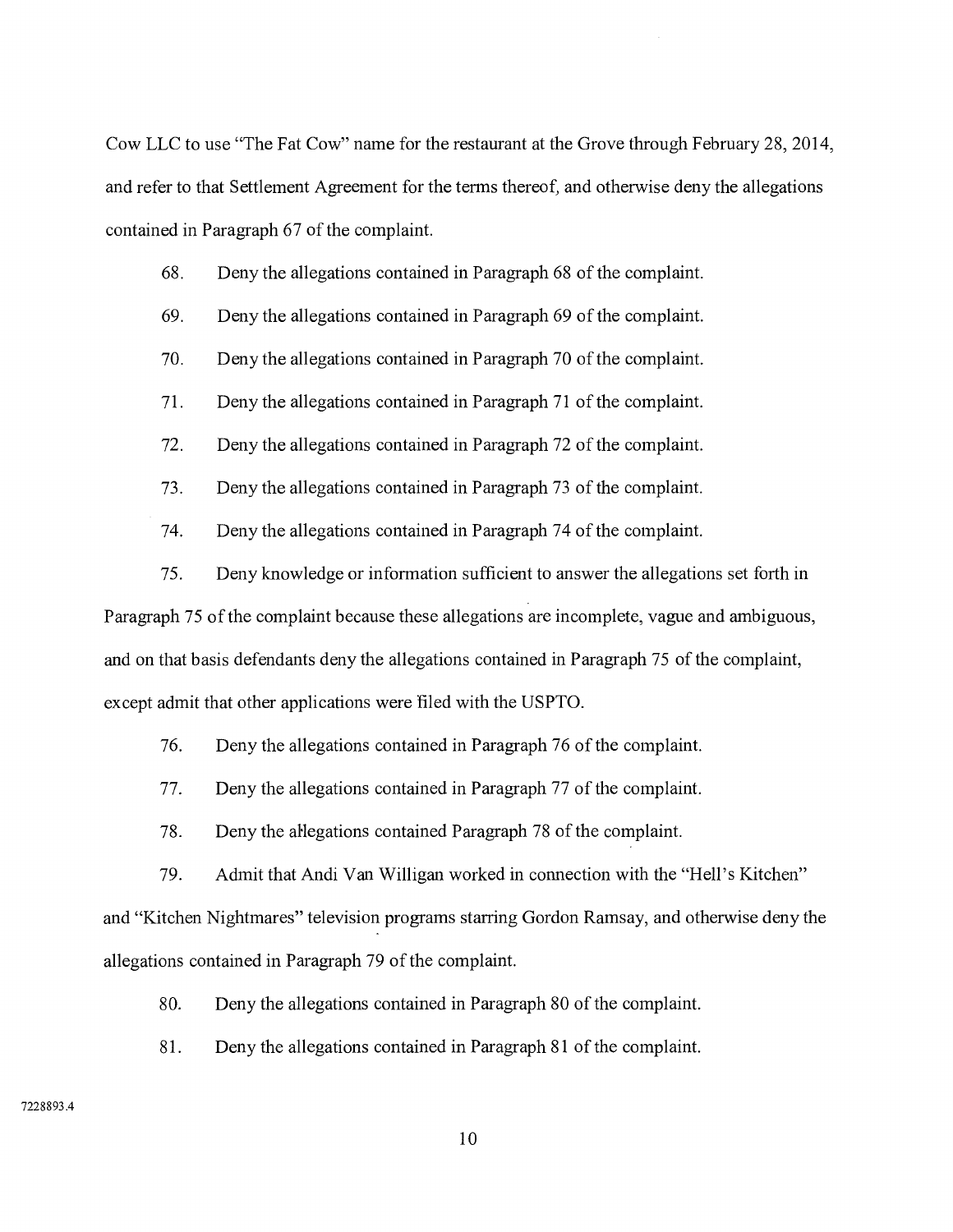82. Deny knowledge of information sufficient to answer the allegations set forth in the first clause in Paragraph 82 of the complaint, ending with the word "aptitude", and otherwise deny the allegations contained in Paragraph 82 of the complaint.

83. Deny the allegations contained in Paragraph 83 of the complaint, but admit compensating Van Willigan for the work she was performing at the "The Fat Cow" restaurant.

84. Deny the allegations contained in Paragraph 84 of the complaint.

85. Deny knowledge or information sufficient to answer the allegations set forth in Paragraph 85 of the complaint because these allegations are incomplete, vague and ambiguous, and on that basis deny the allegations contained in Paragraph 85 of the complaint.

86. In response to Paragraph 86 of the complaint, aver that Seibel and Ramsay did not reach a decision about operation of the restaurant by unanimous consent and on that basis deny the allegations contained in Paragraph 86 of the complaint.

87. In response to Paragraph 87 of the complaint, aver that Seibel and Ramsay did not reach a decision about the operation of the restaurant by unanimous consent, and otherwise deny knowledge of information sufficient to answer the allegations set forth in the first clause in Paragraph 87 of the complaint because they are based on alleged statements made by and to unidentified persons and because such allegations are vague and ambiguous, and otherwise deny  $\cdot$ the allegations contained in Paragraph 87 of the complaint.

88. Deny the allegations contained in Paragraph 88 of the complaint

89. Admit only that the staff at "The Fat Cow" restaurant were advised that the restaurant would be closing, and aver that that Seibel and Ramsay did not unanimously agree on any decision about the operation of the restaurant, and otherwise deny the allegations contained in Paragraph 89 of the complaint.

7228893.4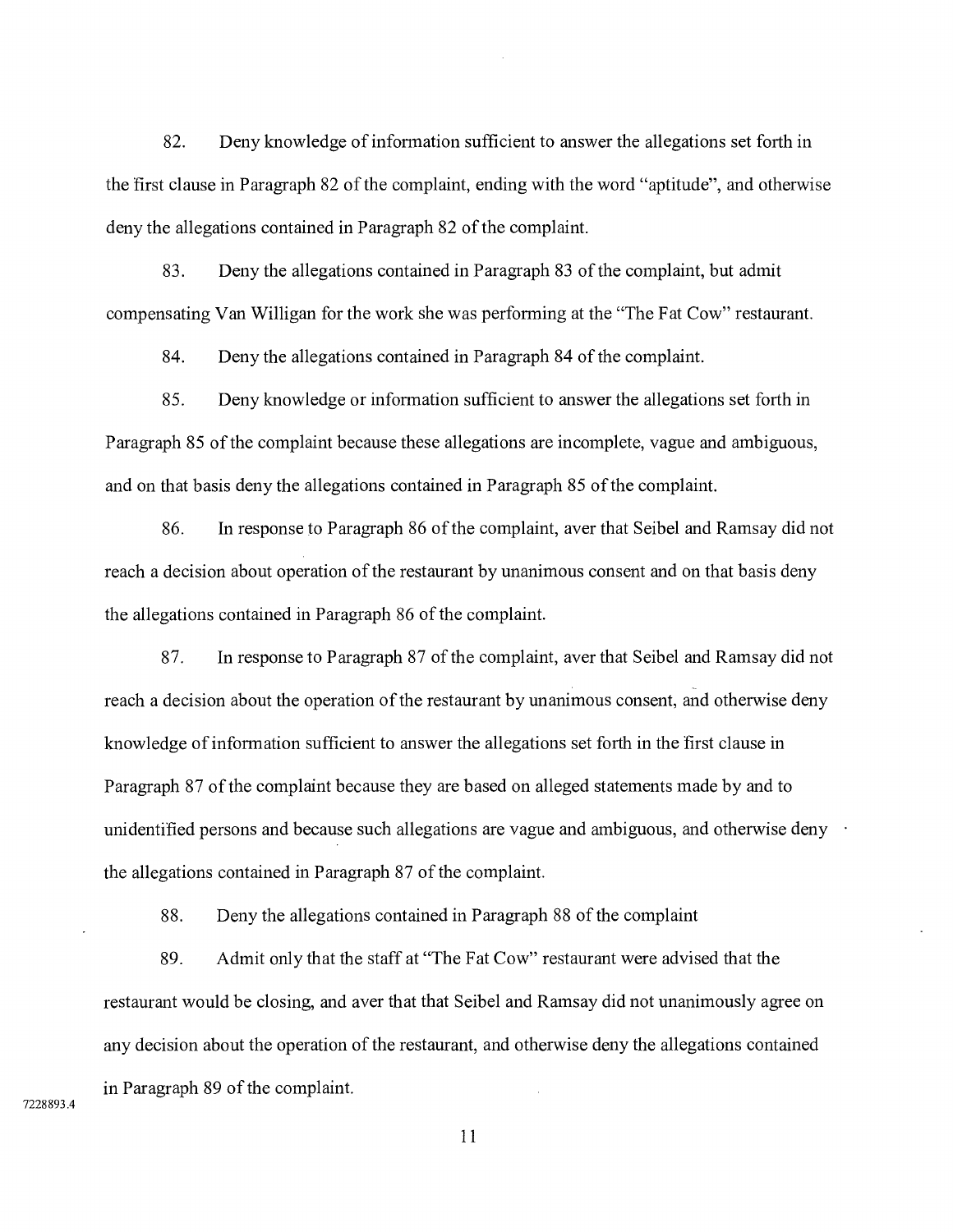90. Deny the allegations contained in Paragraph 90 of the complaint.

91. Deny the allegations contained in Paragraph 91 of the complaint.

92. In response to Paragraph 92 of the complaint, refer to the WARN Notice for the contents thereof, and otherwise deny the allegations contained in Paragraph 92 of the complaint.

93. Deny the allegations contained in Paragraph 93 of the complaint.

94. Deny the allegations contained in Paragraph 94 of the complaint.

95. Admit the allegations in the first sentence of Paragraph 95 of the complaint, and otherwise deny the allegations contained in Paragraph 95 of the complaint.

96. Deny the allegations contained in Paragraph 96 of the complaint.

97. Deny the allegations contained in Paragraph 97 of the complaint.

98. With respect to the allegations in the first sentence of Paragraph 98 of the complaint admit only that episodes began to air in or about April 2014, and otherwise deny the allegations contained in Paragraph 98 of the complaint.

99. Deny knowledge of information sufficient to answer the allegations set forth in the first sentence in Paragraph 99 of the complaint which are vague and ambiguous and otherwise deny the allegations contained in Paragraph 99 of the complaint.

100. Deny the allegations contained in Paragraph-100 of the complaint.

101. Deny the allegations contained in Paragraph 101 of the complaint.

102. Deny the allegations contained in Paragraph 102 of the complaint.

103. With respect to the first sentence of Paragraph 103 of the complaint, deny knowledge or information sufficient to answer the allegations set forth therein because these allegations are incomplete, vague and ambiguous, and on that basis deny this allegation, and otherwise deny the allegations contained in Paragraph 103 of the complaint.

7228893.4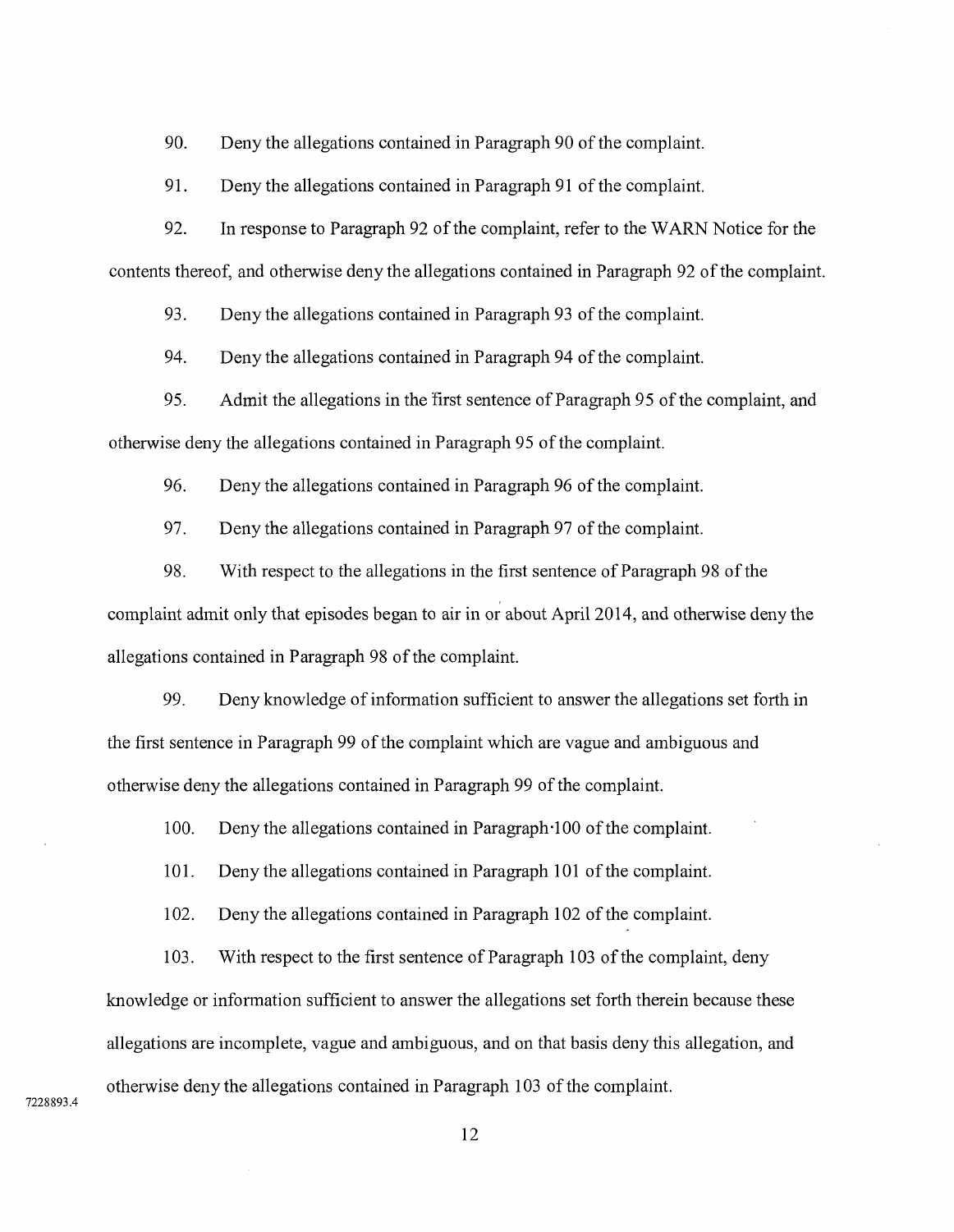104. Deny knowledge or information sufficient to answer the allegations in Paragraph 104 of the complaint which are vague and ambiguous, and on that basis deny the allegations contained in Paragraph 104 of the complaint.

105. Deny the allegations contained in Paragraph 105 of the complaint, and aver that a trademark for " Gordon Ramsay at the Grove" was filed with the USPTO on January 27, 2014.

106. Deny the allegations contained in Paragraph 106 of the complaint, and aver that a trademark for "GR Roast" was filed with the USPTO on January 27, 2014.

107. Deny the allegations contained in Paragraph 107 of the complaint.

108. Deny the allegations contained in Paragraph 108 of the complaint.

109. Deny the allegations contained in Paragraph 109 of the complaint.

110. Deny the allegations contained in Paragraph 110 of the complaint.

# **ANSWER TO FIRST CAUSE OF ACTION AGAINST DEFENDANTS RAMSAY AND GR (Breach of Fiduciary Duty and Self-Dealing)**

111. Repeat and reallege each and every prior response to paragraphs 1 -110 of the complaint as if fully set forth herein.

112. Portions of this cause of action were dismissed by the Order of Dismissal and require no answer, and otherwise admit only that GR was controlled by Ramsay, and further state that the allegations in Paragraph 112 of the complaint call for a legal conclusion which requires no answer and on that basis defendants deny the allegations contained in Paragraph 112 of the complaint.

113. Portions of this cause of action were dismissed by the Order of Dismissal and require no answer, and further state that the allegations in Paragraph 113 of the complaint call for

7228893.4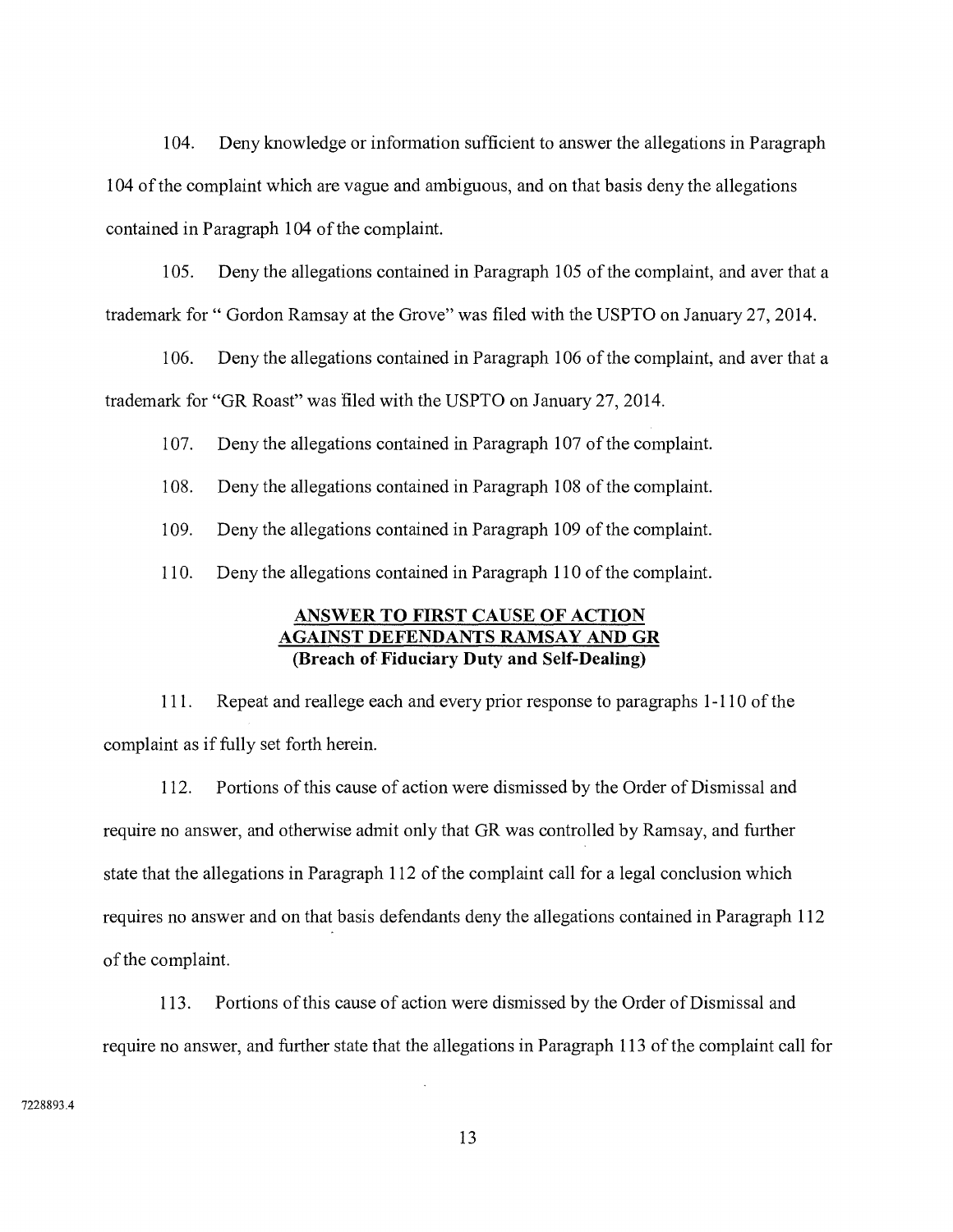a legal conclusion which requires no answer and on that basis defendants deny the allegations contained in Paragraph 113 of the complaint.

114. Portions of this cause of action were dismissed by the Order of Dismissal and require no answer, and further state that the allegations in Paragraph 114 of the complaint call for a legal conclusion which requires no answer, and on that basis defendants deny the allegations contained in Paragraph 114 of the complaint.

115. Portions of this cause of action were dismissed by the Order of Dismissal and require no answer, and further state that the allegations in Paragraph 115 of the complaint call for a legal conclusion which requires no answer, and on that basis defendants deny the allegations contained in Paragraph 115 of the complaint.

116. Portions of this cause of action were dismissed by the Order of Dismissal and require no answer, and otherwise defendants deny the allegations contained in Paragraph 116 of the complaint.

117. Portions of this cause of action were dismissed by the Order of Dismissal and require no answer, and otherwise defendants deny the allegations contained in Paragraph 117 of the complaint.

# **ANSWER TO SECOND CAUSE OF ACTION AGAINST DEFENDANTS (Fraud and Misappropriation)**

118. Repeat and reallege each and every response to Paragraphs 1-117 of the complaint as if fully set forth herein.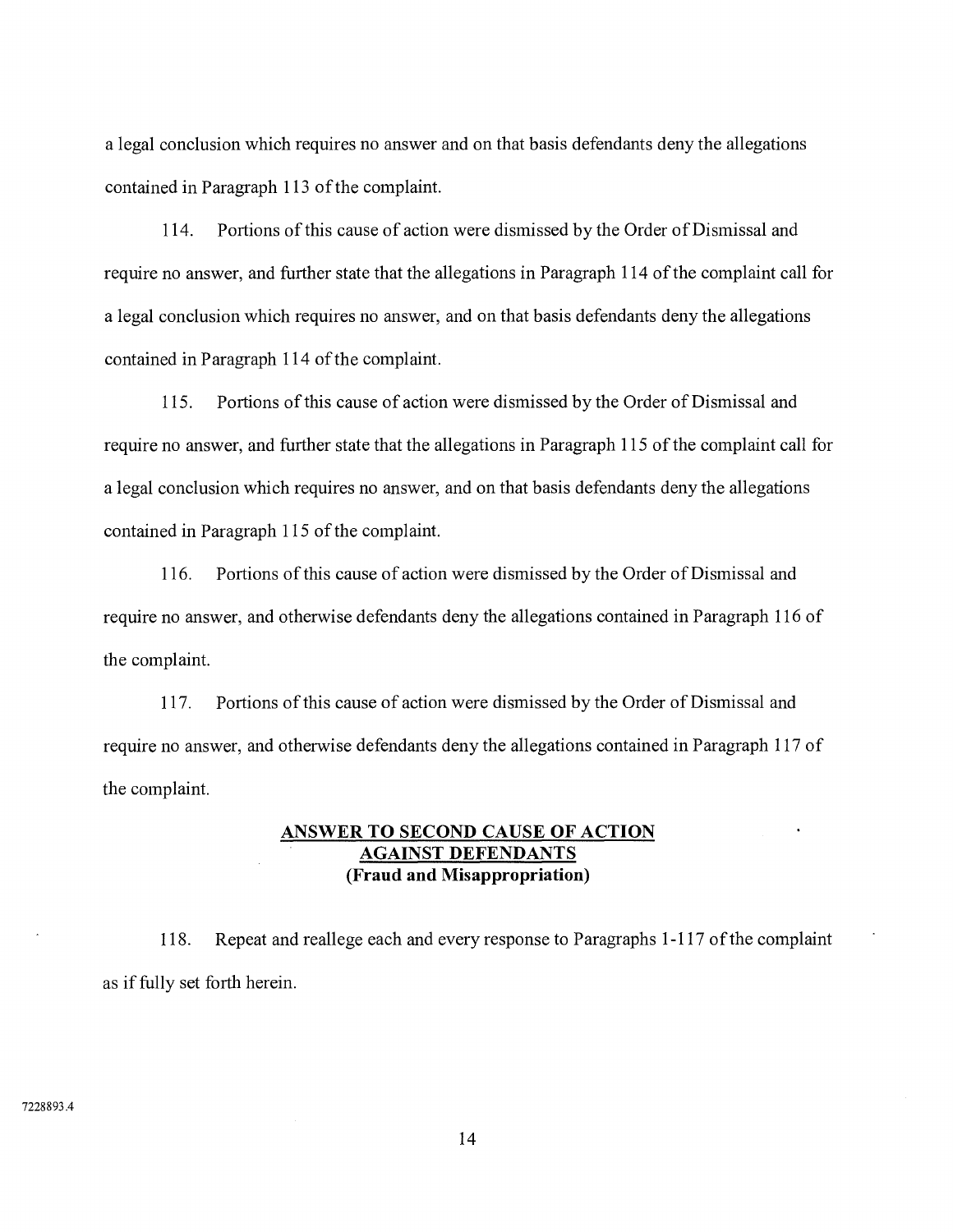119. This cause of action was dismissed by the Order of Dismissal and requires no answer, and otherwise defendants deny the allegations contained in Paragraph 119 of the complaint.

120. This cause of action was dismissed by the Order of Dismissal and requires no answer, and otherwise defendants deny the allegations contained in Paragraph 120 of the complaint.

121. This cause of action was dismissed by the Order of Dismissal and requires no answer, and otherwise defendants deny the allegations contained in Paragraph 121 of the complaint.

122. This cause of action was dismissed by the Order of Dismissal and requires no answer, and otherwise defendants deny the allegations contained in Paragraph 122 of the complaint.

123. This cause of action was dismissed by the Order of Dismissal and requires no answer, and otherwise defendants deny the allegations contained in Paragraph 123 of the complaint.

124. This cause of action was dismissed by the Order of Dismissal and requires no answer, and otherwise defendants deny the allegations contained in Paragraph 124 of the complaint.

125. This cause of action was dismissed by the Order of Dismissal and requires no answer, and otherwise defendants deny the allegations contained in Paragraph 125 of the complaint.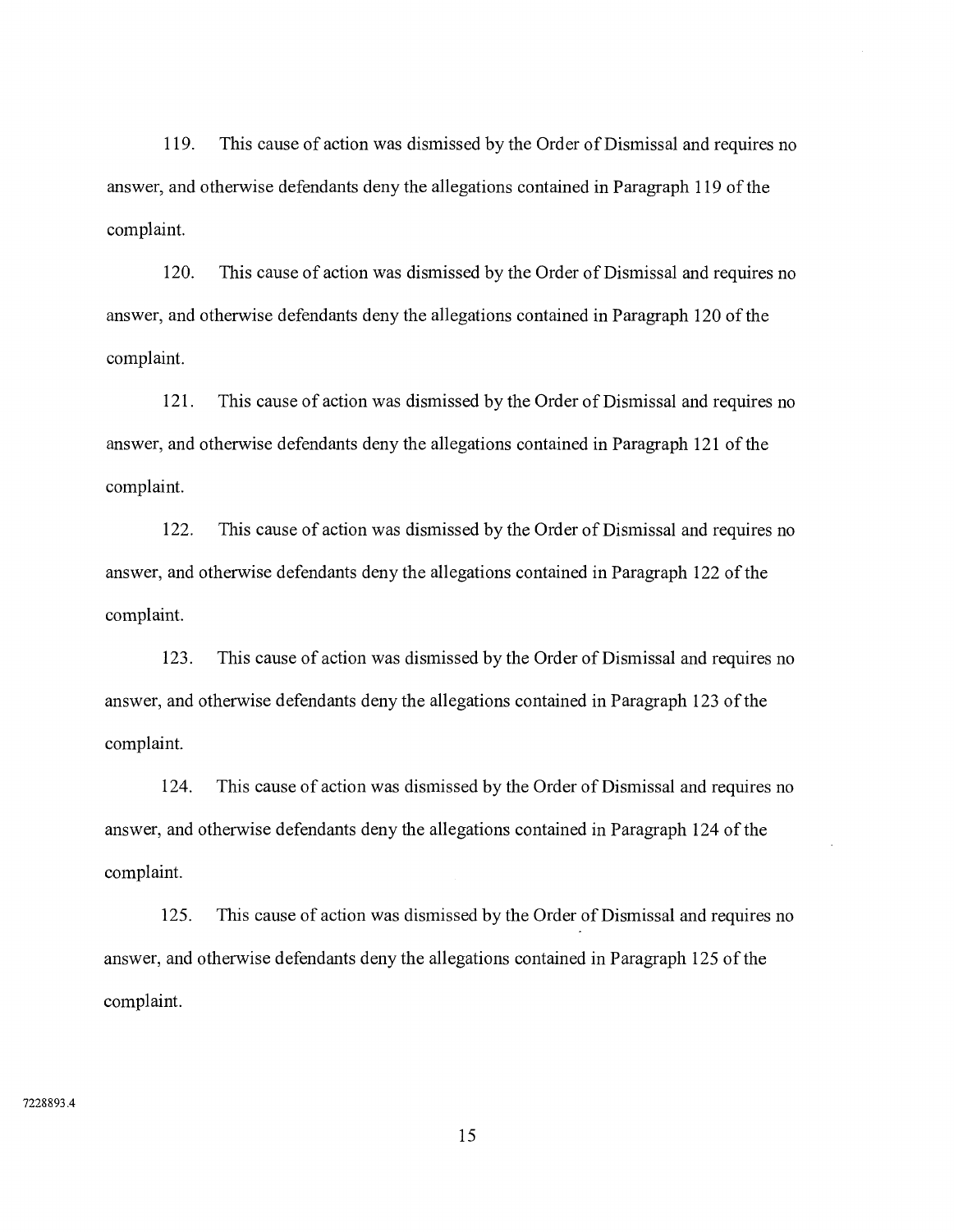126. This cause of action was dismissed by the Order of Dismissal and requires no answer, and otherwise defendants deny the allegations contained in Paragraph 126 of the complaint.

127. This cause of action was dismissed by the Order of Dismissal and requires no answer, and otherwise defendants deny the allegations contained in Paragraph 127 of the complaint.

128. This cause of action was dismissed by the Order of Dismissal and requires no answer, and otherwise defendants deny the allegations contained in Paragraph 128 of the complaint.

## **ANSWER TO THIRD CAUSE OF ACTION (Conversion)**

129. Repeat and reallege each and every prior response to Paragraphs 1-128 of the complaint as if fully set forth herein.

130. This cause of action was dismissed by the Order of Dismissal and requires no answer, and otherwise defendants deny the allegations contained in Paragraph 130 of the complaint.

131. • This cause of action was dismissed by the Order of Dismissal and requires no answer, and otherwise defendants deny the allegations contained in Paragraph 131 of the complaint.

132. This cause of action was dismissed by the Order of Dismissal and requires no answer, and otherwise defendants deny the allegations contained in Paragraph 132 of the complaint.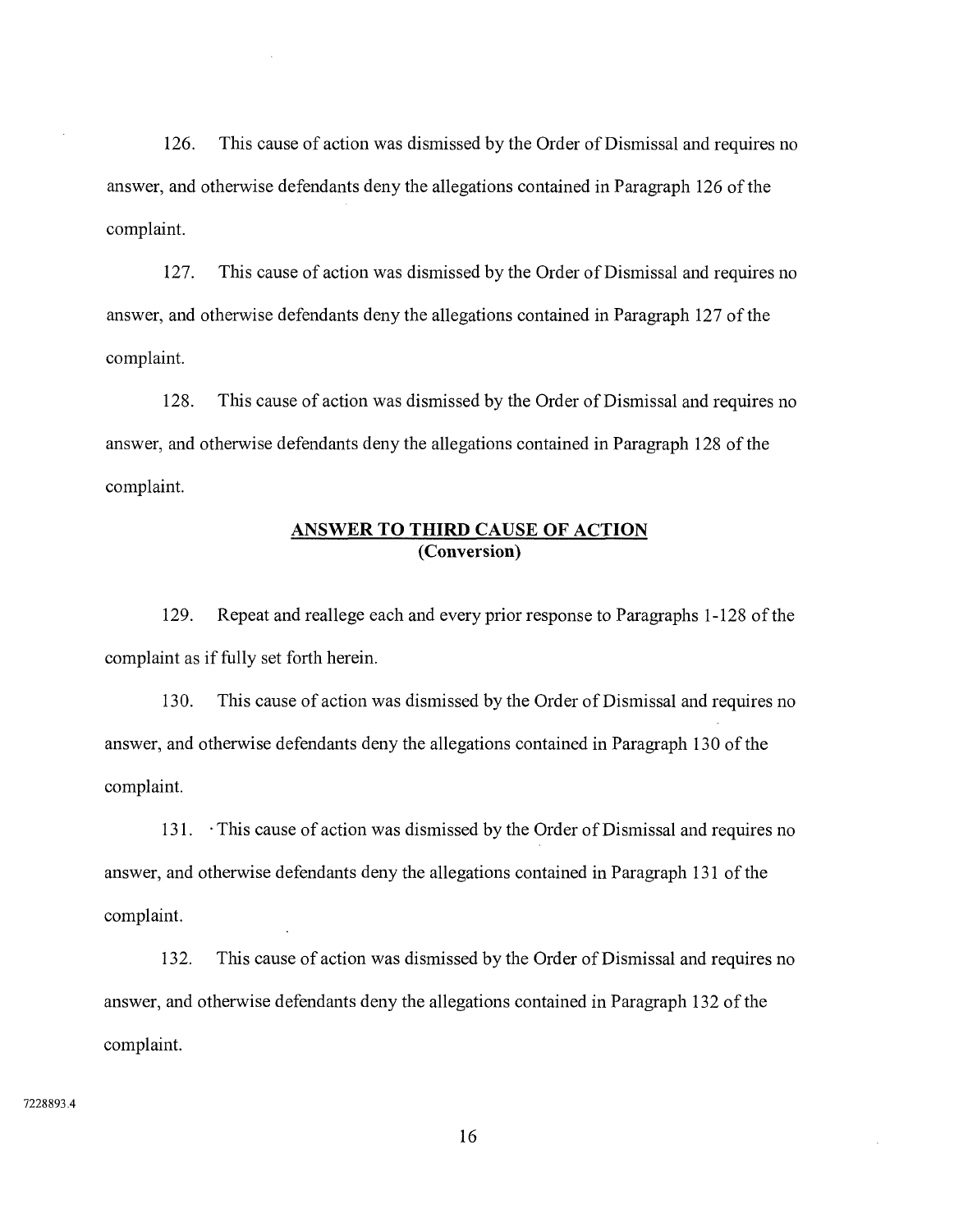133. This cause of action was dismissed by the Order of Dismissal and requires no answer, and otherwise defendants deny the allegations contained in Paragraph 133 of the complaint.

134. This cause of action was dismissed by the Order of Dismissal and requires no answer, and otherwise defendants deny the allegations contained in Paragraph 134 of the complaint.

## **ANSWER TO FOURTH CAUSE OF ACTION AGAINST DEFENDANTS (Breach of Contract)**

135. Repeat and reallege each and every prior response to Paragraphs 1 -134 of the complaint as if fully set forth herein.

136. Portions of this cause of action were dismissed by the Order of Dismissal and require no answer, and otherwise defendants deny the allegations contained in Paragraph 136 of the complaint.

137. Portions of this cause of action were dismissed by the Order of Dismissal and require no answer, and otherwise defendants deny the allegations contained in Paragraph 137 of the complaint.

# **ANSWER TO FIFTH CAUSE OF ACTION AGAINST DEFENDANTS (Unjust Enrichment)**

138. Repeat and reallege each and every response to Paragraphs 1 -137 of the complaint as if fully set forth herein.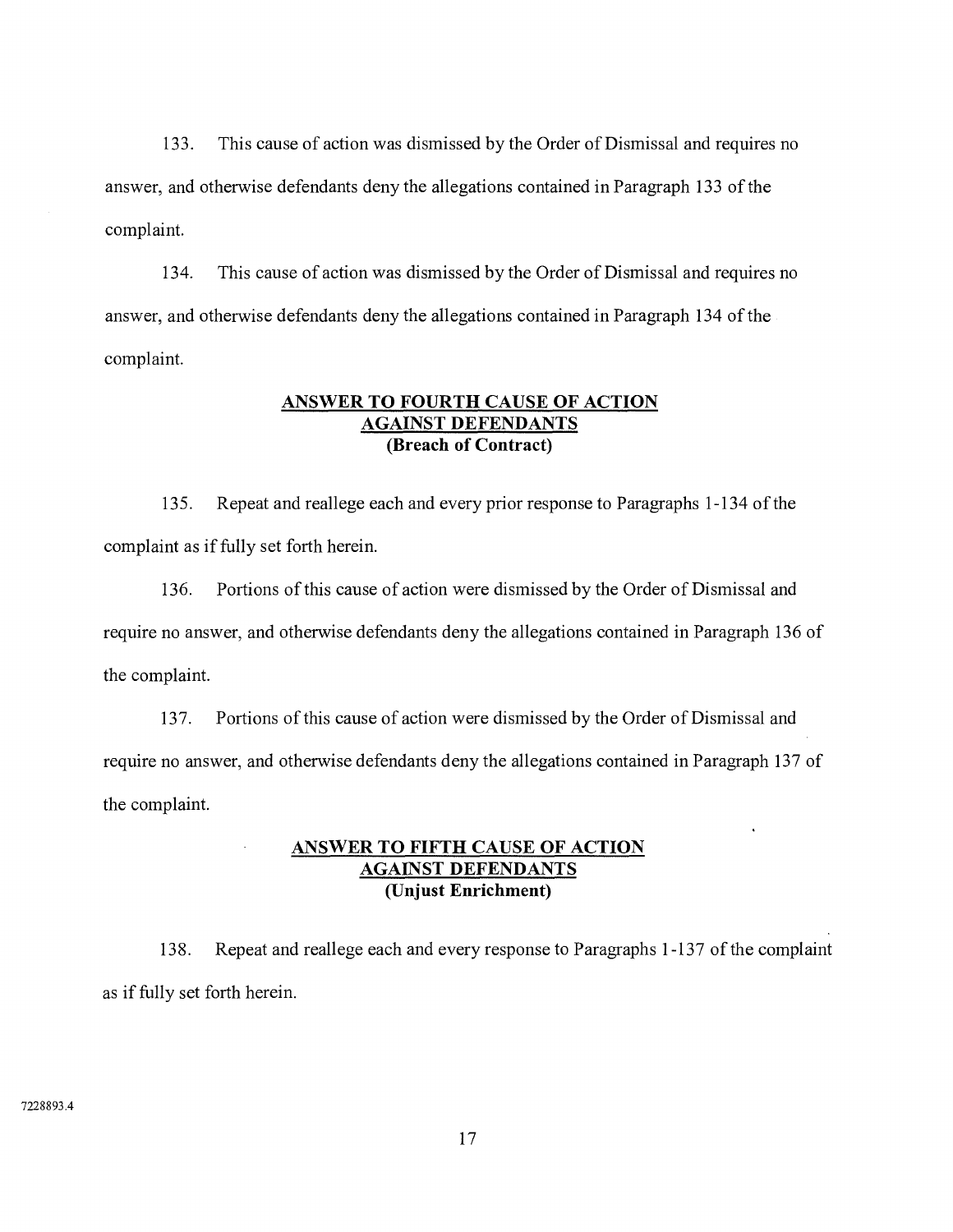139. This cause of action was dismissed by the Order of Dismissal and requires no answer, and otherwise defendants deny the allegations contained in Paragraph 139 of the complaint.

140. This cause of action was dismissed by the Order of Dismissal and requires no answer, and otherwise defendants deny the allegations contained in Paragraph 140 of the complaint.

141. This cause of action was dismissed by the Order of Dismissal and requires no answer, and otherwise defendants deny the allegations contained in Paragraph 141 of the complaint.

## **ANSWER TO SIXTH CAUSE OF ACTION AGAINST DEFENDANTS (Fraud in the Inducement)**

142. Repeat and reallege each and every response to Paragraphs 1-141 of the complaint as if fully set forth herein.

143. This cause of action was dismissed by the Order of Dismissal and requires no answer, and otherwise defendants deny the allegations contained in Paragraph 143 of the complaint.

144. This cause of action was dismissed by the Order of Dismissal and requires no answer, and otherwise defendants deny the allegations contained in Paragraph 144 of the complaint.

145. This cause of action was dismissed by the Order of Dismissal and requires no answer, and otherwise defendants deny the allegations contained in Paragraph 145 of the complaint.

7228893.4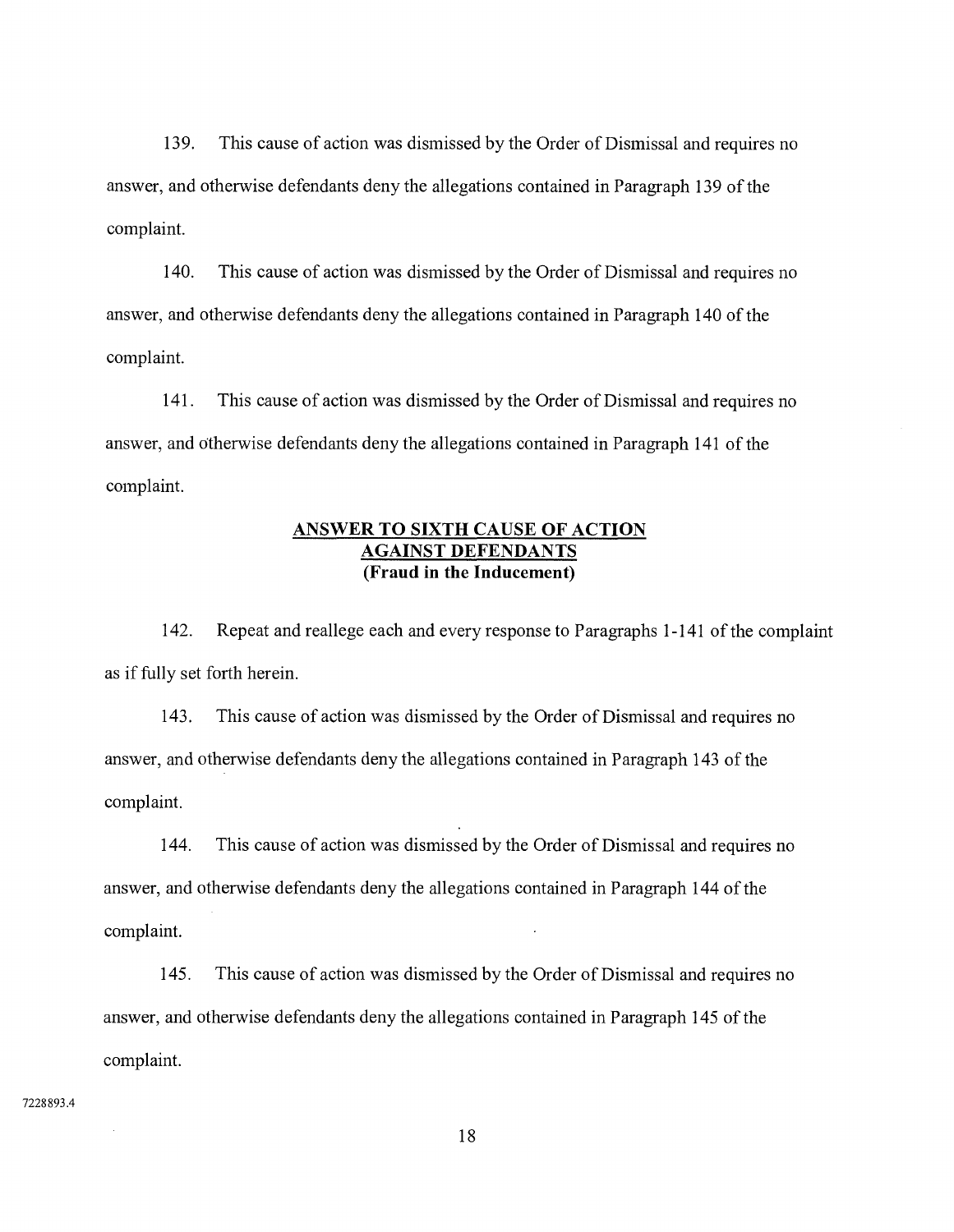146. This cause of action was dismissed by the Order of Dismissal and requires no answer, and otherwise defendants deny the allegations contained in Paragraph 146 of the complaint.

147. This cause of action was dismissed by the Order of Dismissal and requires no answer, and otherwise defendants deny the allegations contained in Paragraph 147 of the complaint.

148. This cause of action was dismissed by the Order of Dismissal and requires no answer, and otherwise defendants deny the allegations contained in Paragraph 148 of the complaint.

149. This cause of action was dismissed by the Order of Dismissal and requires no answer, and otherwise defendants deny the allegations contained in Paragraph 149 of the complaint.

#### **DEFENSES AND AFFIRMATIVE DEFENSES**

#### **FIRST DEFENSE**

150. The complaint fails to state a claim upon which relief may be granted.

#### **SECOND DEFENSE**

151. Plaintiffs' breach of fiduciary duty and loyalty claims and causes of action, and all equitable claims in the complaint, are barred by the doctrines of unclean hands, estoppel, acquiescence, ratification, waiver, plaintiffs' bad faith, and laches.

#### **THIRD DEFENSE**

152. Plaintiffs' claims and causes of action are barred because of Plaintiff Seibel's

wrongful, culpable and bad faith conduct.

 $\ddot{\phantom{a}}$ 

7228893.4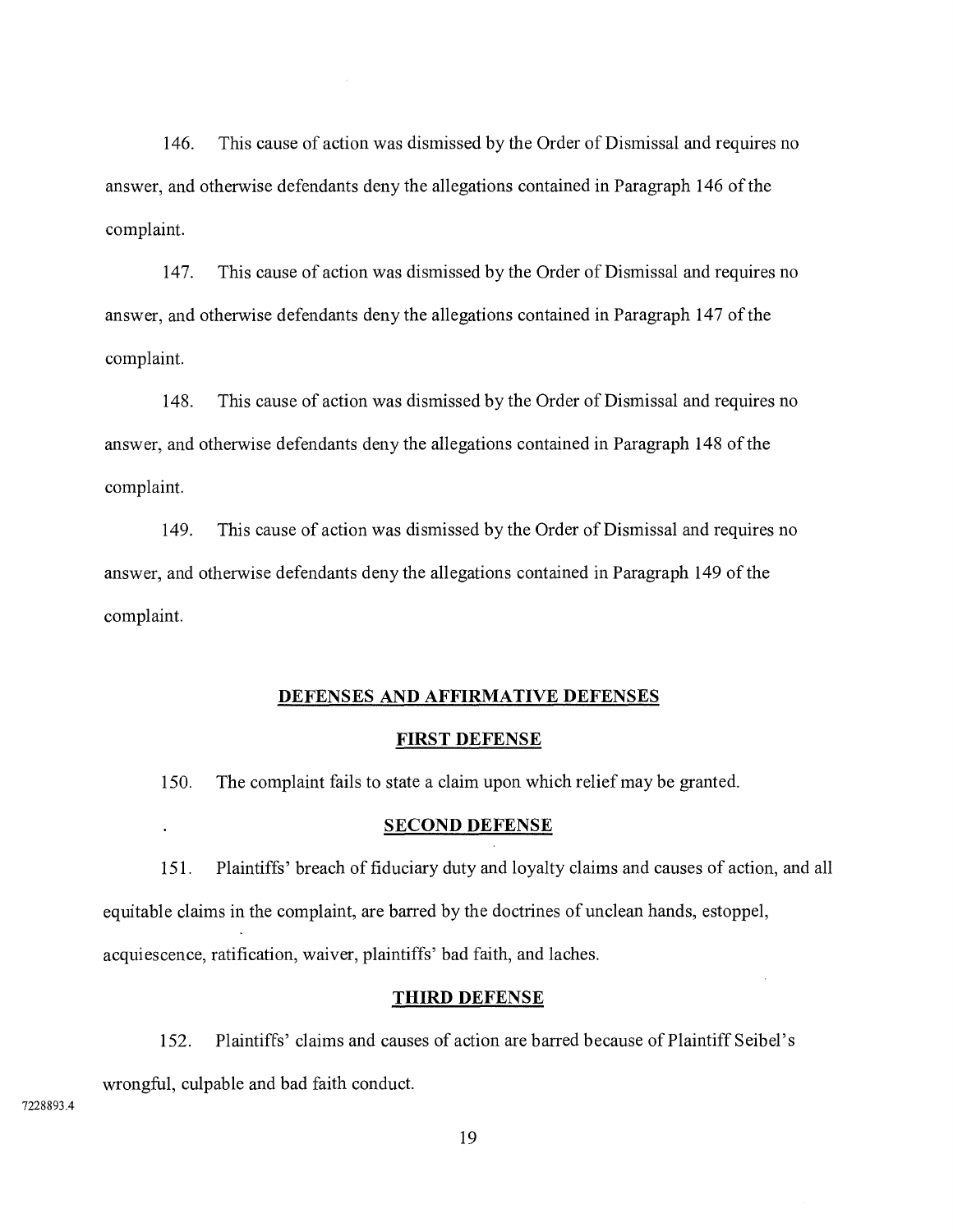#### **FOURTH DEFENSE**

153. Plaintiffs' claims and causes of action based on breach of fiduciary duty, breach of loyalty, and breach of contract are barred by (i) Plaintiff Seibel's breaches of fiduciary duty and duty of loyalty owed to the defendants and to The Fat Cow LLC and FCLA LP, and (ii) Seibel's breaches of contract. These breaches of duty and contract are alleged in the defendants' counterclaim in this action, which are incorporated herein by reference.

#### **FIFTH DEFENSE**

154. Plaintiffs' breach of contract claims are barred in whole or in part because performance of the contracts by defendants was frustrated, impossible or rendered commercially impracticable in that *inter alia* the managers of The Fat Cow LLC were not able to make material decisions upon unanimous consent, no funds were available to operate "The Fat Cow" restaurant, and because of the wrongful conduct of the Plaintiff Seibel as set forth in the defendants' counterclaims in this action.

## **SIXTH DEFENSE**

155. Plaintiffs' breach of contract claims are barred, in whole or in part, by plaintiffs' failure to fulfill a condition precedent to defendants' duty to perform, if any, because the managers of The Fat Cow, LLC were not able to not make material decisions upon unanimous consent with respect to the management of The Fat Cow, LLC, FCLA LP or operation of "The Fat Cow" restaurant.

#### **SEVENTH DEFENSE**

156. Plaintiffs' breach of contract claims are barred by their failure to mitigate any alleged damages.

7228893.4

20

L.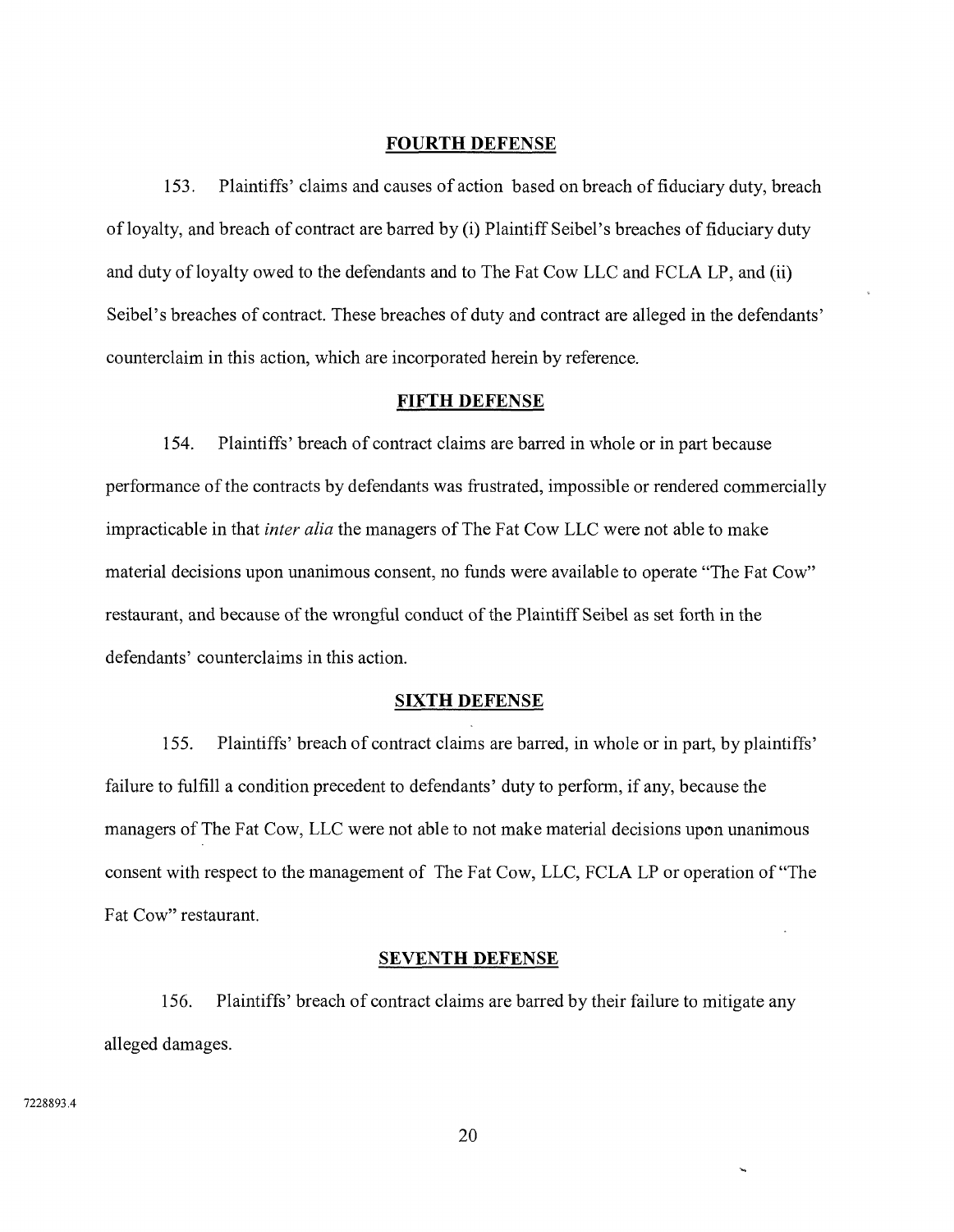#### **EIGHTH DEFENSE**

157. Plaintiffs' breach of contract claims are barred by the statute of frauds.

#### **NINTH DEFENSE**

158. Plaintiffs' breach of contract claims are barred under the parol evidence rule.

### **TENTH DEFENSE**

159. Plaintiffs' claims are barred by the applicable statute of limitations.

#### **ELEVENTH DEFENSE**

160. All causes of actions in the complaint, except the derivative cause of action for breach of fiduciary duty and the direct and derivative causes of action for breach of contract with respect to The Fat Cow, LLC, are dismissed and barred pursuant to the decision and order of the Hon. Marcy S. Friedman, J.S.C. entered in this case on March 27, 2015, (NYSCEF Doc. 39), which is the law of the case.

#### **TWELFTH DEFENSE**

161. Plaintiffslack the capacity or standing to assert all or some of the causes of action asserted in the complaint.

#### **THIRTEENTH DEFENSE**

162. Plaintiffs' claims are barred, in whole or in part, by the business judgment rule.

#### **FOURTEENTH DEFENSE**

163. Plaintiffs' claims are barred, in whole or in part, by the manager's privilege.

#### **FIFTEENTH DEFENSE**

164. Defendants hereby give notice of their intention to rely upon such other and further defenses as may become available or apparent during pretrial proceedings in this action and hereby reserve their rights to amend this answer and assert all such defenses.

7228893.4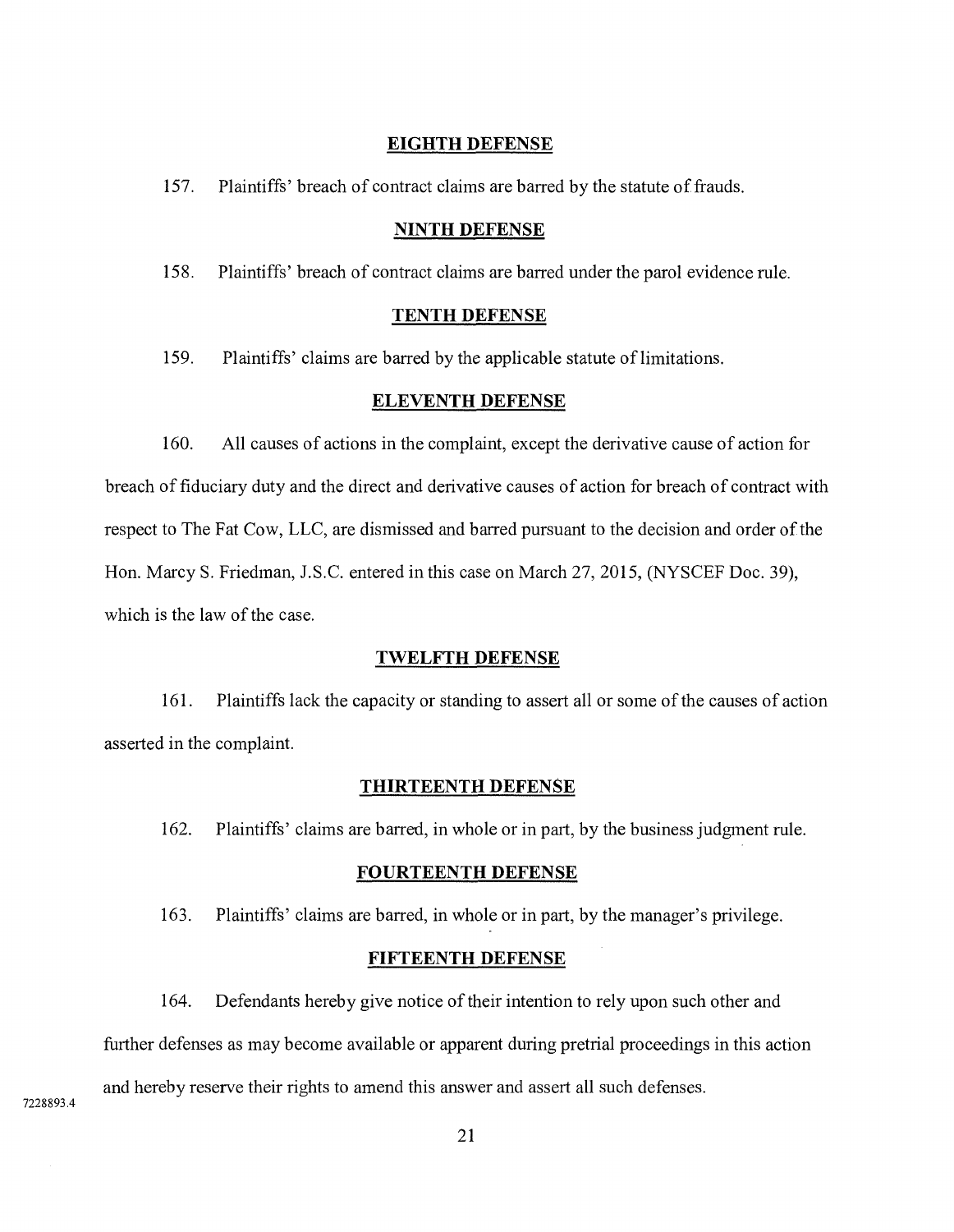WHEREFORE, Defendants Gordon Ramsay and G.R. US Licensing, LP respectfully demand judgment against the Plaintiffs dismissing all claims and causes of action in the complaint and awarding to defendants Gordon Ramsay and G.R. US Licensing, LP, attorneys' fees and costs, and such other relief as this Court may deem just and proper.

### **VERIFIED COUNTERCLAIM**

Gordon Ramsay and G.R. US Licensing, LP individually and on behalf of nominal defendants The Fat Cow, LLC and FCLA, LP (collectively, Ramsay and GR are referred to herein as "counterclaimants"), by their attorneys Mitchell Silberberg & Knupp LLP, for their counterclaim against Rowen Seibel ("Seibel"), allege, on information and belief, as follows:

### **PARTIES**

1. Counterclaimant Gordon Ramsay ("Ramsay") is an individual.

 $\overline{2}$ . Counterclaimant G.R. US Licensing, LP ("GR") is a Delaware limited partnership affiliated with Ramsay. GR is a limited partner in FCLA, LP and a member of The Fat Cow, LLC.

 $3<sub>1</sub>$ Seibel is an individual residing in the State of New York.

4 FCLA, LP ("FCLA") is a Delaware limited partnership. Counterclaimants GR and nominal counterdefendant The Fat Cow, LLC bring certain claims in this counterclaim derivatively on behalf of nominal counterdefendant FCLA.

5. The Fat Cow, LLC is a California limited liability company. Counterclaimant GR brings certain claims in this counterclaim derivatively on behalf of nominal counterdefendant The Fat Cow, LLC.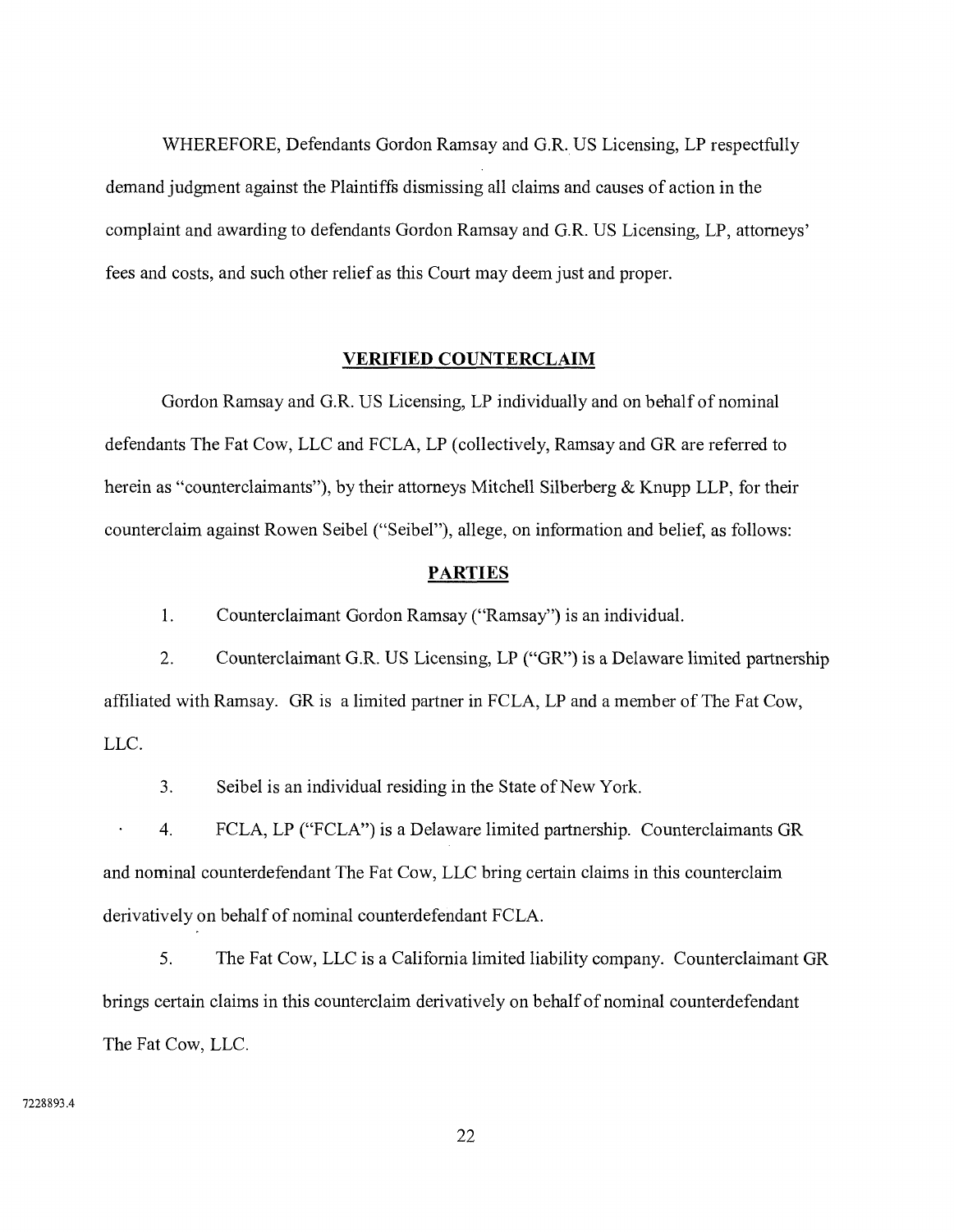#### **FACTS**

#### **Background of Ramsav and Seibel**

6. Gordon Ramsay is a world-renowned chef, author and television personality. He operates over two-dozen restaurants, which have received numerous awards. He also has five, successful, prime-time television shows in the United States, including *Hell's Kitchen, Kitchen Nightmares, Hotel Hell,* and *Master Chef.* Ramsay's *Hell's Kitchen* show is in its twelfth season.

 $7.$ In 2011, Ramsay planned to open, through an affiliated entity, "The Fat Cow," a new farm-to-table restaurant. Ramsay planned to open the restaurant at an upscale outdoor shopping plaza in Los Angeles called "The Grove." He intended that Andi Van Willigan, one of his long-time assistant chefs who has also participated in Ramsay's television programs, would operate the restaurant day-to-day.

8. When Seibel learned that Ramsay intended to open the Los Angeles restaurant, he asked to be included. Although Ramsay had no need for Seibel's money, and although Seibel offered no particular talents or expertise that would aid in the new restaurant, Ramsay agreed to include Seibel in the Los Angeles restaurant plans as an accommodation to Seibel because Seibel and Ramsay had been involved in other restaurant ventures.

#### **Restaurant Operations and Lease**

9. On November 18, 2011, before Seibel became involved, Ramsay personally entered into a lease agreement (the "Lease Agreement") for the restaurant space at The Grove with GFM, LLC ("GFM") as landlord. Van Willigan later also agreed to become personally liable under the Lease Agreement. The rent under the Lease Agreement was significant – for ten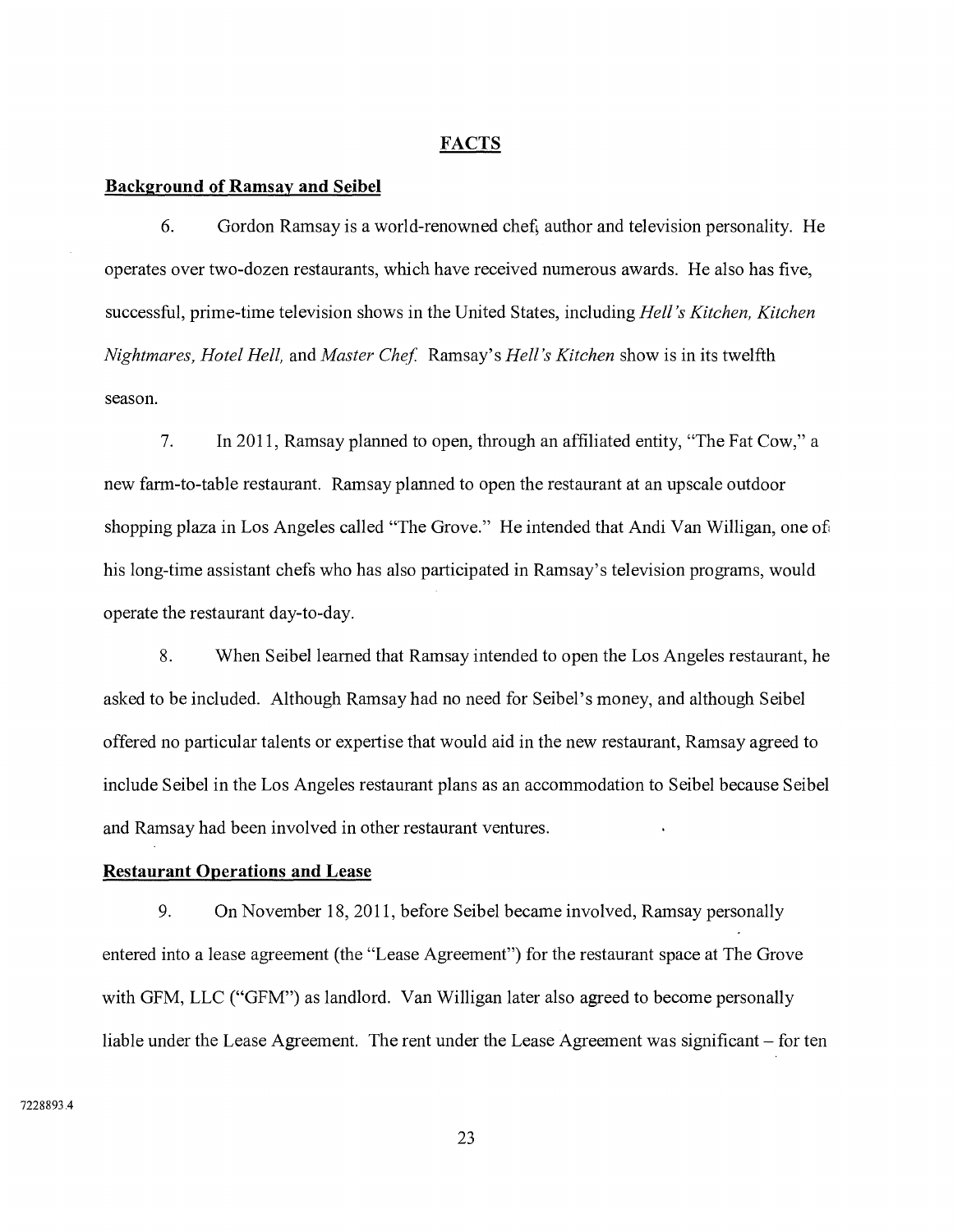years at roughly \$50,000 per month. (The exact rent varied as common maintenance expenses, utilities, and other charges changed over time) *See, e.g.,* Lease Agreement, Article 3.

10. The Los Angeles "The Fat Cow" restaurant opened in Fall 2012. At about the same time, Seibel's investment and the operations of the "The Fat Cow" were structured as follows. Through a Limited Liability Company Agreement dated October 12, 2012 ("The Fat Cow, LLC Agreement"), Seibel and GR formed nominal counterdefendant The Fat Cow, LLC, as a California limited liability company. GR and Seibel were the sole members, and Ramsay and Seibel were the exclusive managers, of The Fat Cow, LLC. *See* The Fat Cow, LLC Agreement, Articles 5 and 6.

11. Through an October 12, 2012 Limited Partnership Agreement (the "FCLA LP Agreement"), the parties also formed nominal counterdefendant FCLA, LP, a Delaware limited partnership, for which The Fat Cow, LLC was general partner and 2% owner. Seibel and GR were each equal 49% limited partners in FCLA. *See* FCLA LP Agreement, Article 7.1.

12. Under The Fat Cow, LLC Agreement, the "Managers shall have the full and exclusive right, power and authority to manage all the business and affairs of the Company and to make all decisions on behalf of the Company" and "all decisions of the Managers shall be made upon unanimous consent of the Managers." The Fat Cow, LLC Agreement, Article 7(a). Under the FCLA LP Agreement, the "exclusive right, power and authority to manage all the affairs and the business of the Company ... shall be vested in the General Partner [i.e. The Fat Cow, LLC]." FCLA LP Agreement, Article 8.2. As result of these provisions, decisions for "The Fat Cow" restaurant required the unanimous consent of Ramsay and Seibel.

13. Seibel and GR each invested approximately \$800,000 (for a total of \$1.6 million) in FCLA for purposes of establishing and operating "The Fat Cow" restaurant.

7228893.4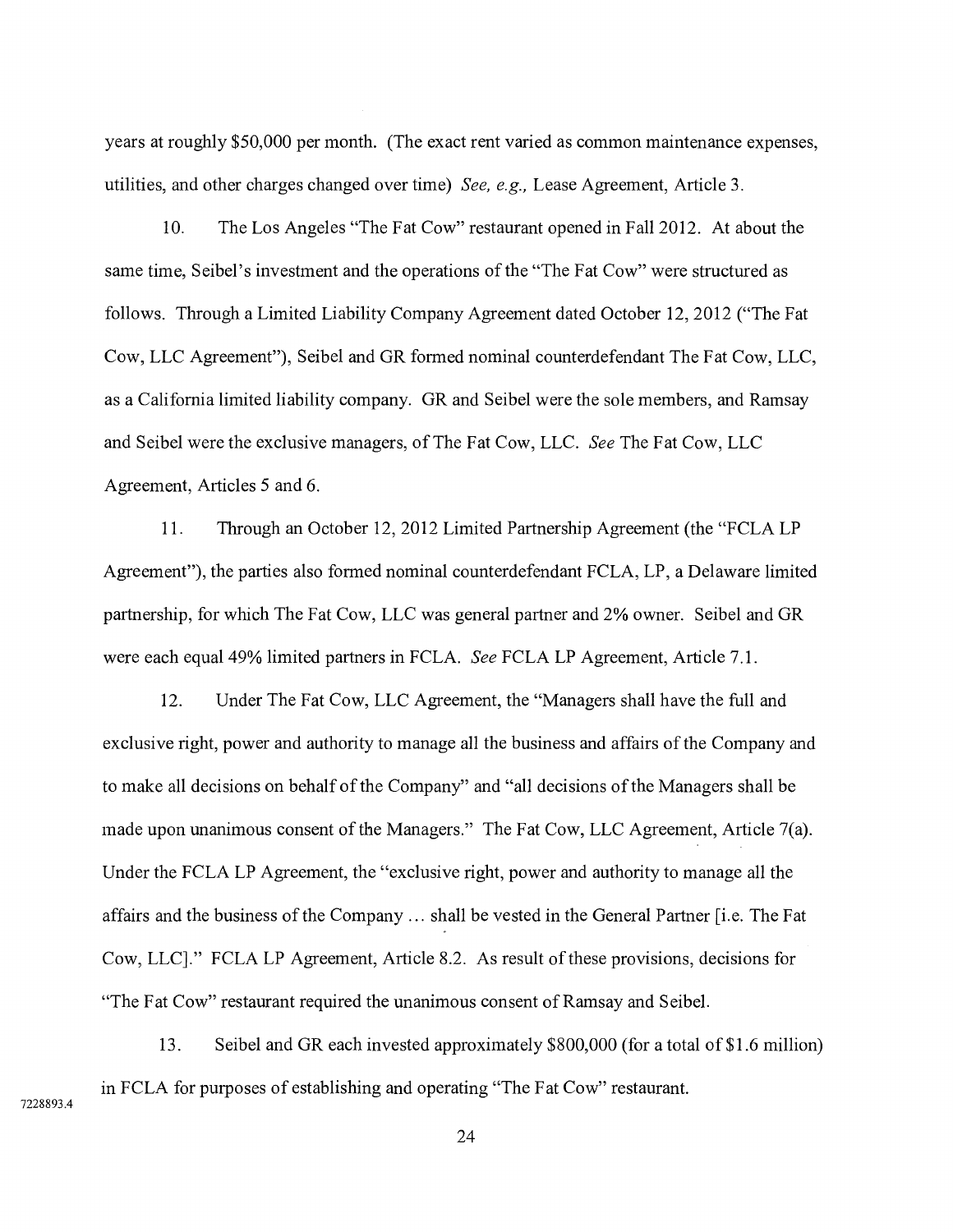14. The Fat Cow, LLC owned the "The Fat Cow" name and restaurant concept. Under a written agreement dated October 12, 2012 between The Fat Cow, LLC and FCLA (the "License Agreement"), The Fat Cow, LLC licensed these names and concepts to FCLA.

15. Seibel asked that the Lease Agreement be assigned to FCLA. The parties prepared and signed an October 20, 2012 Lease Assignment and Assumption which assigned the Lease Agreement to FCLA, but, on information and belief, The Grove never approved the assignment because Seibel, who was responsible for doing so, failed to comply with the lease formalities for landlord approval.

#### **Seibel's Restaurant Operations**

16. Instead of Van Willigan managing "The Fat Cow" restaurant operations as Ramsay originally intended, Seibel insisted that Seibel himself was expert in restaurant operations, and from the very commencement of "The Fat Cow" restaurant's Fall 2012 opening until late 2013, Seibel demanded that his manager from Seibel's affiliated Las Vegas "Serendipity" restaurant be placed in day-to-day charge of the "The Fat Cow" restaurant under Seibel's direction and oversight.

17. As a result, restaurant operations were a disaster. On information and belief, despite being paid \$10,000 per month, Seibel's hand-picked manager, Jerri Rose Tassan, was not complying with California wage and hour laws or other California restaurant requirements; hired workers without adequate documentation; incurred improper expenses; failed properly to train, supervise or organize the kitchen and wait staff; failed to obtain the correct kitchen equipment; failed to adopt written or legally compliant employment policies or operations manuals; and alienated the staff, with the result that the restaurant could not keep capable chefs. On information and belief, Seibel knew about and directed this illegal and reckless activity.

7228893.4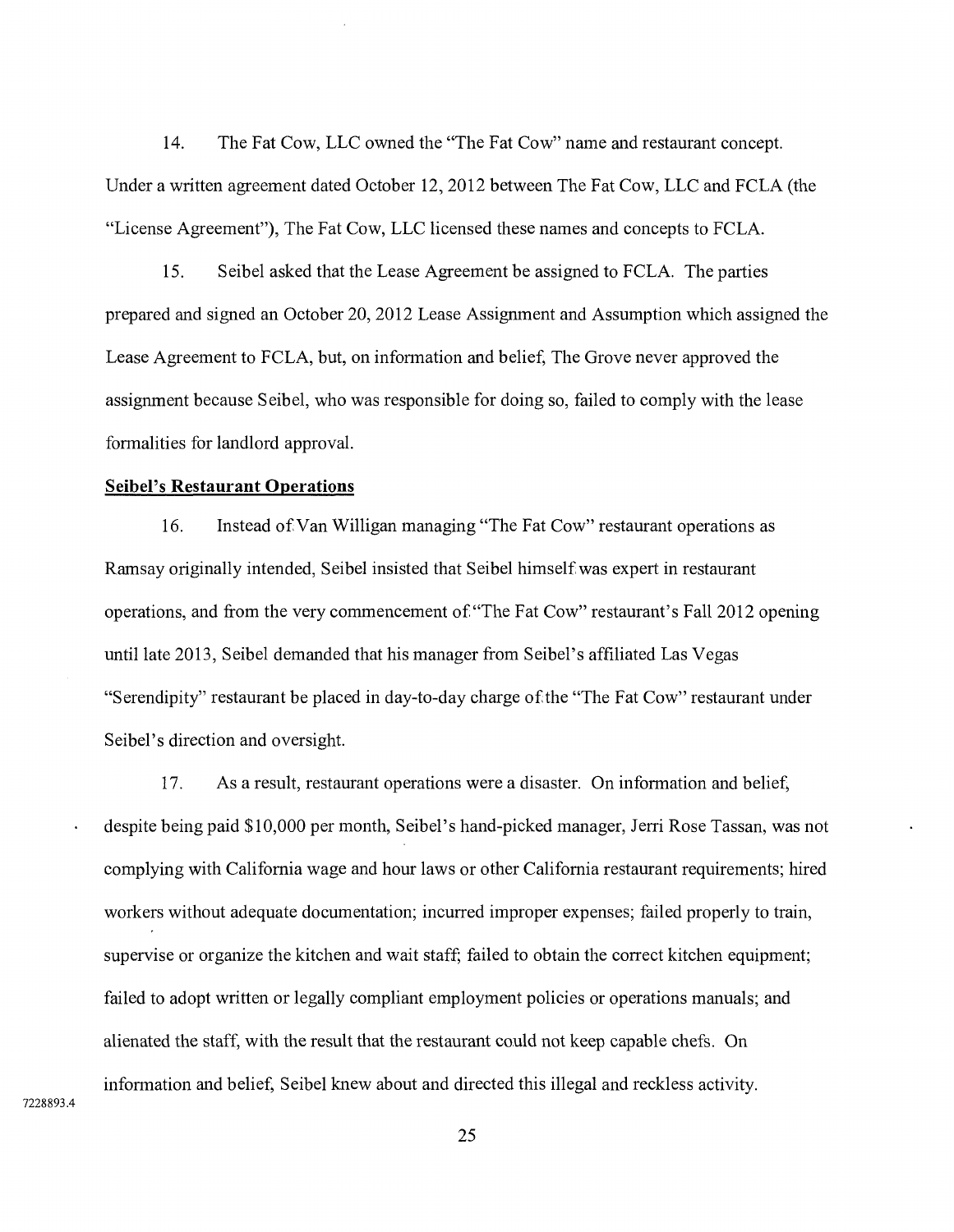18. On information and belief, Jerri Rose Tassan spent inadequate time at "The Fat Cow " restaurant or in California, working instead mostly at Seibel's Las Vegas "Serendipity" restaurant or other Seibel ventures (thus effectively using her "The Fat Cow" salary to subsidize other Seibel operations.) On information and belief, Seibel knew about and directed such activity.

19. On information and belief, Seibel personally sought reimbursements from "The Fat Cow" restaurant for undocumented and personal expenses. On information and belief, Seibel also took kick-backs from "The Fat Cow" vendors (like the water vendor) and attempted to implement fraudulent tax schemes — for example, advocating that "The Fat Cow" avoid sales tax on its purchases of chairs, tables, and silverware by falsely claiming that it was buying those items for re-sale.

**20.** On information and belief, as a result of Seibel's actions and management of "The Fat Cow" restaurant, employees and chefs quit, customers complained, reviews were poor, and food service and wait times were substandard. In February 2013, The Grove threatened eviction over the poor food operations, and expressed concern that Ramsay was not more directly involved.

21. Individual restaurant employees filed claims before the California Labor Commissioner. On information and belief, Seibel and Jerri Rose Tassan concealed the claims, lost them, and then concealed those losses from Ramsay and GR.

22. Later, in June 2013, with the employment problems still not having been fixed by Seibel and Jerri Rose Tassan, restaurant employees filed a class action lawsuit in Los Angeles Superior Court alleging numerous violations of California's labor laws.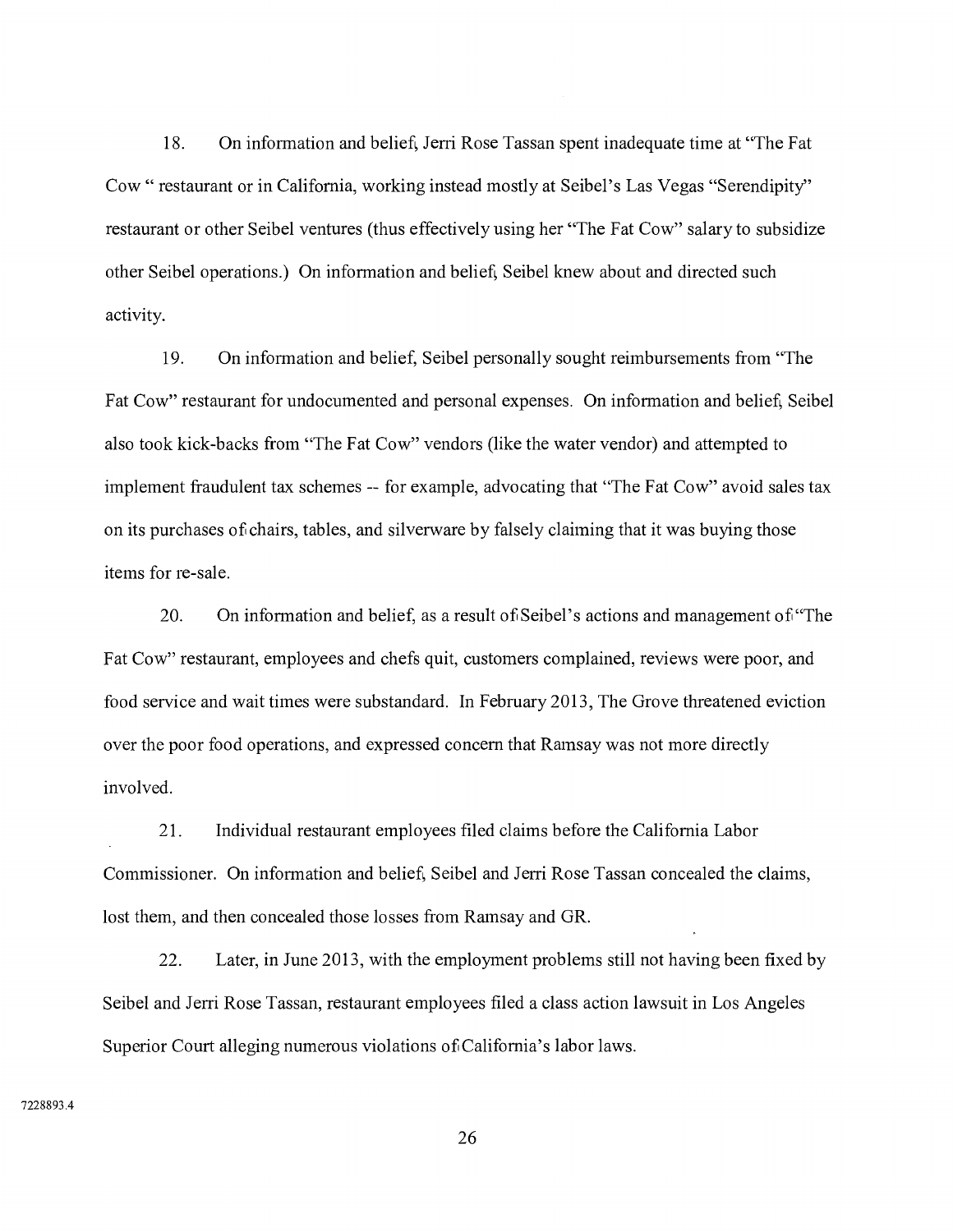## **Efforts To Fix The Problems**

23. As a result of these problems, Jerri Rose Tassan was replaced by Van Willigan. The manager change took place in Fall 2013. The restaurant paid Van Willigan the same \$10,000 per month which it had paid Seibel's manager, Ms. Tassan, but unlike Ms. Tassan and Seibel, Van Willigan spent significant time properly and knowledgeably running the restaurant. As result, operations substantially improved.

24. Seibel was nevertheless unhappy with the change, and, on information and belief, began stealing \$10,000 a month from FCLA, offering a flimsy after-the-fact (and unjustified) excuse that he had not authorized Van Willigan's hiring and so should receive a monthly amount equal to her pay.

25. Van Willigan's hiring came too late to solve the restaurant's problems. By late 2013, the restaurant had exhausted its \$1.6 million in capital and had extensive unpaid bills (for example, the restaurant owed the lawyers defending the class action lawsuit more than \$75,000).

26. In late 2013, Ramsay asked Seibel to contribute additional capital to help pay such expenses. Seibel refused. At year-end 2013, GR contributed another \$90,000 of its own funds so that FCLA could meet certain restaurant expenses, including back-due rent and attorneys' fees for the class action lawsuit. Seibel contributed nothing and refused to contribute anything.

27. At the same time, the restaurant faced other problems. Before Seibel and Ramsay formed the operating entities, one of Ramsay's companies filed a trademark application for "The Fat Cow." However, the U.S. Patent and Trademark Office ("USPTO") preliminarily refused to issue the trademark because a Miami restaurant owned a similar Spanish language mark, "Las Vacas Gordas" (the Spanish translation of "The Fat Cow"). This was no secret. The Fat Cow

7228893.4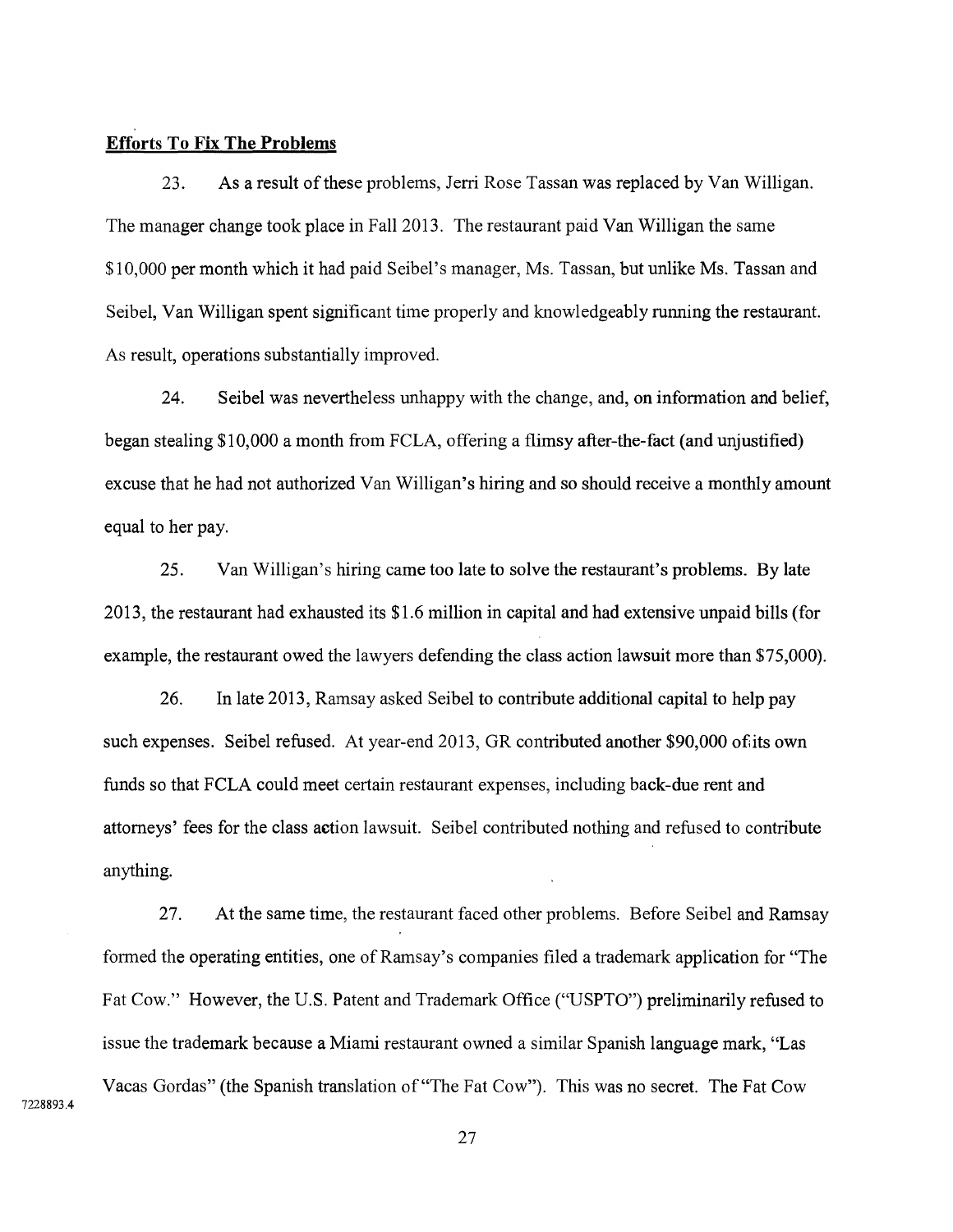agreements (drafted by Seibel's lawyers) specifically recited the USPTO's preliminary rejection of the registration, and noted that the parties would try to convince the USPTO to change its mind but there were no guarantees. *See* License Agreement, Schedule A.

28. Beginning in April 2013, the Miami restaurant threatened to sue for trademark infringement and demanded immediate cessation of use. Seibel left Ramsay on his own to try to address the problem.

29. In late 2013, Ramsay's lawyers negotiated a temporary license allowing the restaurant to continue using "The Fat Cow" name until March 2014. Given the Miami owner's ire, Ramsay's lawyers did very well to extend the use even for that long.

#### **Closing Of The Restaurant.**

30. With all these problems, restaurant operations became untenable and commercially unsustainable. The restaurant was insolvent; there was no money to meet ongoing obligations.

31. Seibel refused to provide more funding.

32. The restaurant in any event could not operate under the existing name. The Lease required landlord permission to change the name, which on information and belief, the landlord would not have given under the circumstances. Changing the name would also have required a substantial additional investment that Seibel was unwilling to make. Seibel did not offer or propose any plan to fund the continuing operation of the restaurant. Instead, Seibel demanded that the restaurant continue to operate (while never explaining who would pay for that or how it could occur). Ramsay did not want to continue operating the restaurant. Seibel could not unilaterally demand that the restaurant continue operating, and in any event the restaurant could not in fact continue to operate. Because the restaurant had to close, Ramsay took steps to limit

7228893.4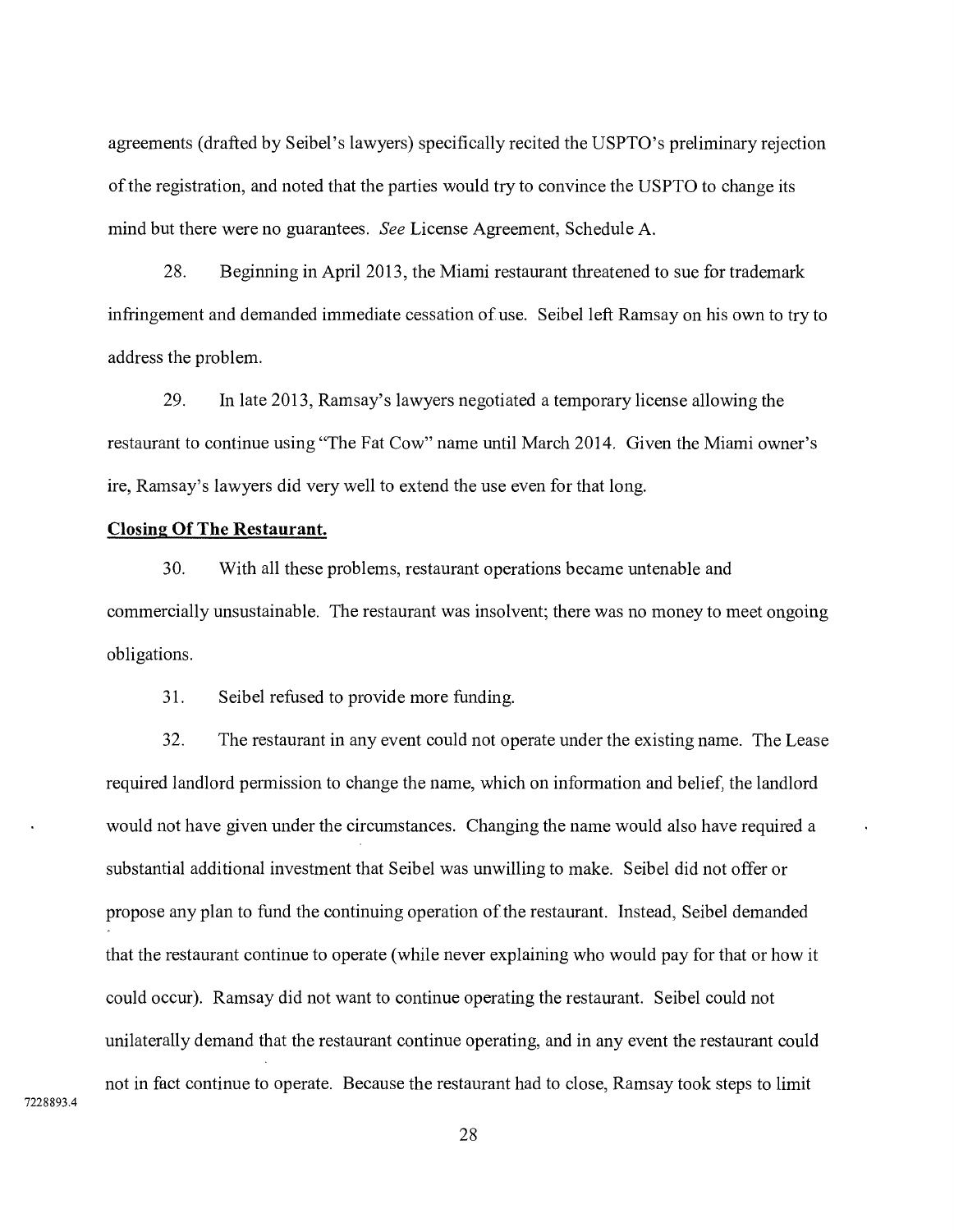further liability by complying with the WARN Act, and otherwise efficiently terminating restaurant operations.

33. The WARN Act notice was particularly important, since if the restaurant had closed without such notice, the principals could have been liable.

34. Seibel not only failed to provide any plan for continuing restaurant operations, he impeded every effort to streamline its necessary closure or to address the problems he had created and which made that closure necessary. For example, Ramsay organized a settlement conference for the employee class action suit, which made serious allegations creating a substantial risk of liability. Seibel promised to appear. Ramsay's representatives flew from London to Los Angeles to attend the conference, but Seibel was a no show. Seibel continued to refuse funding any defense or settlement of the case.

35. Seibel also tried to impede the essential WARN Act notice, even threatening personal liability to Van Willigan for sending the notice.

36. Seibel also refused, despite Ramsay's request, to declare bankruptcy for FCLA or The Fat Cow, LLC, and Ramsay could not declare bankruptcy without Seibel's cooperation. On information and belief, that the failure to declare bankruptcy exacerbated the losses.

### **The Potential New Restaurant.**

37. Although Ramsay had no particular interest in operating a new restaurant at The Grove, he was properly concerned about the 10-year, about \$600,000 annual lease. GFM was willing to have a Ramsay-operated and owned restaurant on the premises. (Indeed, the existing lease expressly required Ramsay's personal involvement in the restaurant).

38. Ramsay told Seibel that he was going to try negotiating a lease for a new Ramsayonly restaurant in the same space, to mitigate liability under the lease.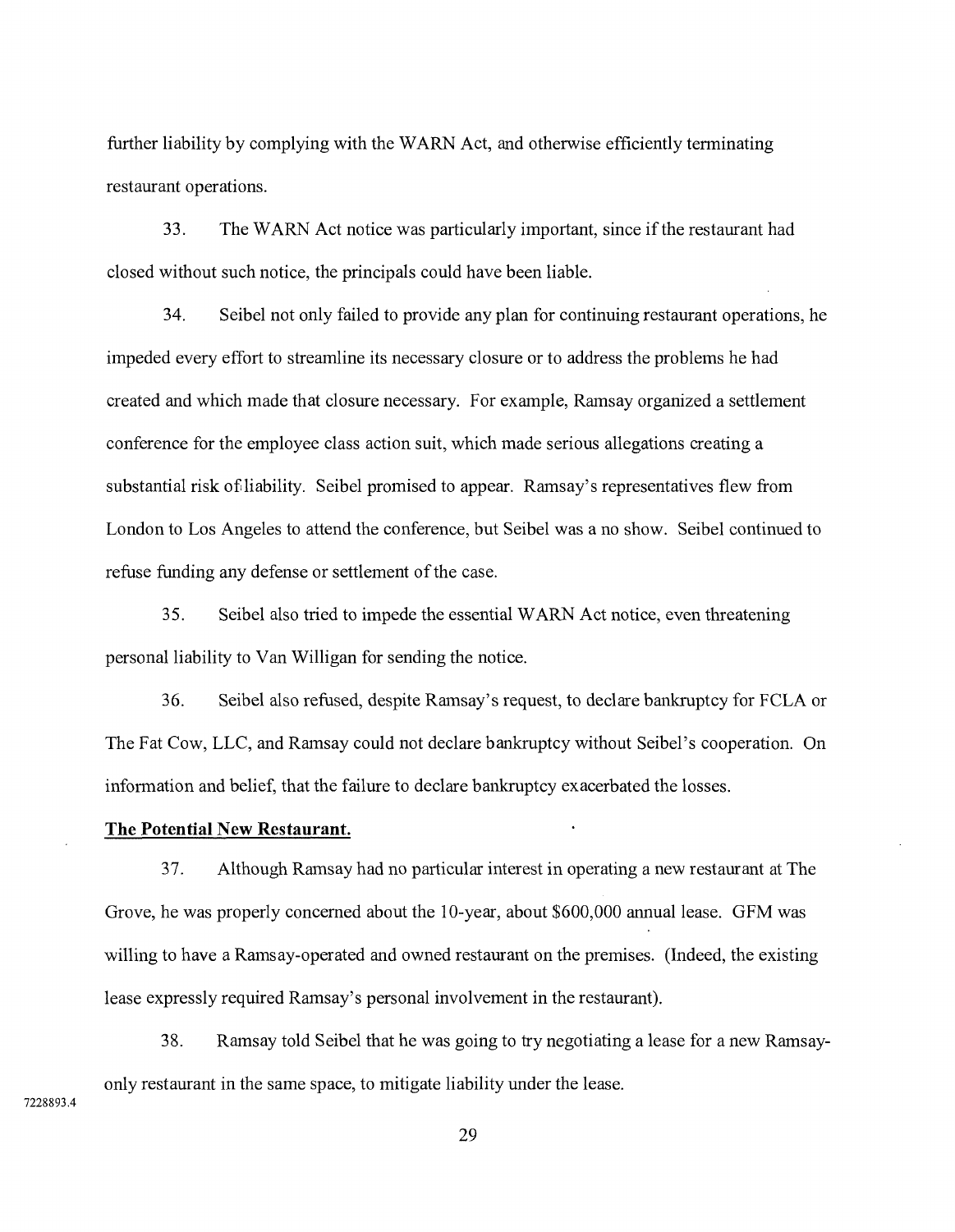39. Seibel knew the landlord would not agree to a lease involving Seibel, and that a new lease with Ramsay was the only option. Seibel nevertheless not only objected to any new Ramsay lease, but filed these proceedings falsely and outrageously claiming that Ramsay's negotiations (fully disclosed to Seibel) were a "secret" attempt to steal the old lease. Because of Seibel's objections, Ramsay abandoned the idea of a new lease. So did GFM, who counterclaimants are informed and believe was afraid that any new lease negotiations would enmesh it in this litigation. Instead, GFM has separately sued Ramsay seeking past and future unpaid rent.

## **FIRST CAUSE OF ACTION FOR BREACH OF FIDUCIARY DUTY [By GR derivatively on behalf of FCLA and The Fat Cow, LLC Against Seibel]**

40. Counterclaimants incorporate by reference each allegation above.

41. Counterclaimant GR, as a member of The Fat Cow, LLC, brings these claims derivatively on behalf of nominal counterdefendant The Fat Cow, LLC. Demand that The Fat Cow LLC bring these claims directly is futile and excused because these claims seek recovery from Rowen Seibel who is one of two managers of The Fat Cow, LLC and who in that capacity can arguably preclude The Fat Cow, LLC from bringing these claims directly.

42. Counterclaimant GR, as both a limited partner in FCLA, and derivatively on behalf of The Fat Cow, LLC as a general partner in FCLA, brings these claims derivatively on behalf of nominal defendant FCLA. Demand that The Fat Cow, LLC bring these claims directly is futile and excused because these claims seek recovery from Rowen Seibel, because FCLA is managed by The Fat Cow, LLC, and because Seibel is a manager of The Fat Cow, LLC and so can arguably preclude FCLA from bringing these claims directly.

7228893.4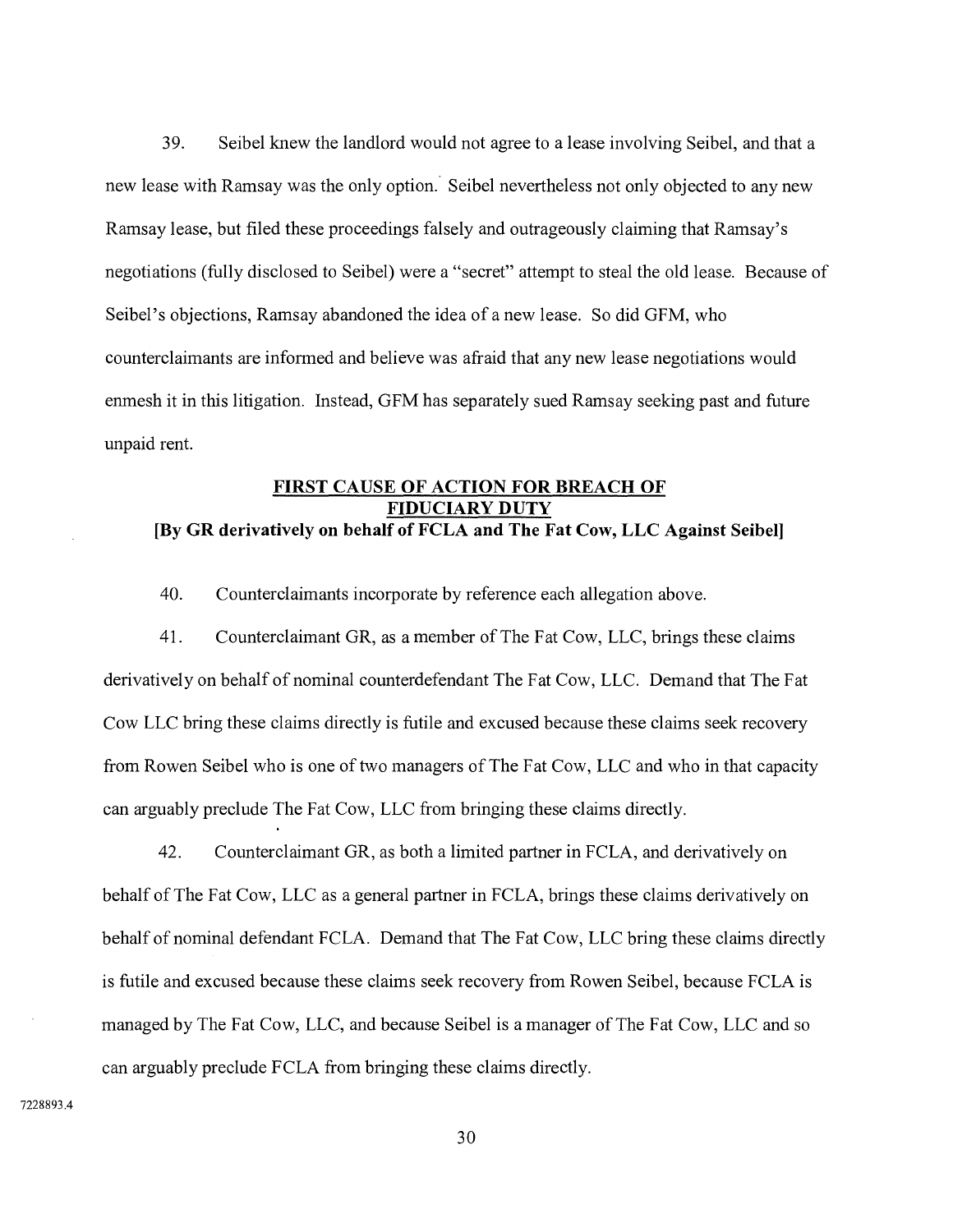43. Counterclaimants deny that the managers of The Fat Cow, LLC owe fiduciary duties. Counterclaimants also contend that none of the breaches of fiduciary duty alleged in the complaint or in these counterclaims constitute direct harm to The Fat Cow, LLC as opposed to direct harm to FCLA. Therefore counterclaimants believe that The Fat Cow, LLC cannot itself recover for any such harm other than to the extent it sues derivatively, as general partner of FCLA and on behalf of FCLA. However, without waiving these positions, these counterclaims are asserted on behalf of The Fat Cow, LLC to the extent The Fat Cow, LLC managers like Seibel are determined to have fiduciary duties to The Fat Cow, LLC and to the extent any of the alleged harms is deemed to be to The Fat Cow, LLC rather than FCLA.

44. Seibel owed fiduciary duties to FCLA by virtue of the fact that he assumed managerial responsibility for its business and restaurant operations.

45. Subject to Paragraph 43 above, counterclaimants are informed and believe that Seibel breached any fiduciary duties he owed to The Fat Cow, LLC as its manager and his fiduciary duties to FCLA assumed as result of controlling and managing its affairs, through the among others the following acts and conduct:

- A. Embezzling and converting more than \$80,000 in FCLA monies, knowing that such monies belonged to FCLA, knowing that he had no entitlement  $\cdot$ to such monies, and intending to use and using such monies for his own personal purposes.
- B. Obtaining kickbacks and other personal payments from FCLA vendors, including the water vendor, knowing that such payments belonged to FCLA, knowing that he had no entitlement to such payments, and

7228893.4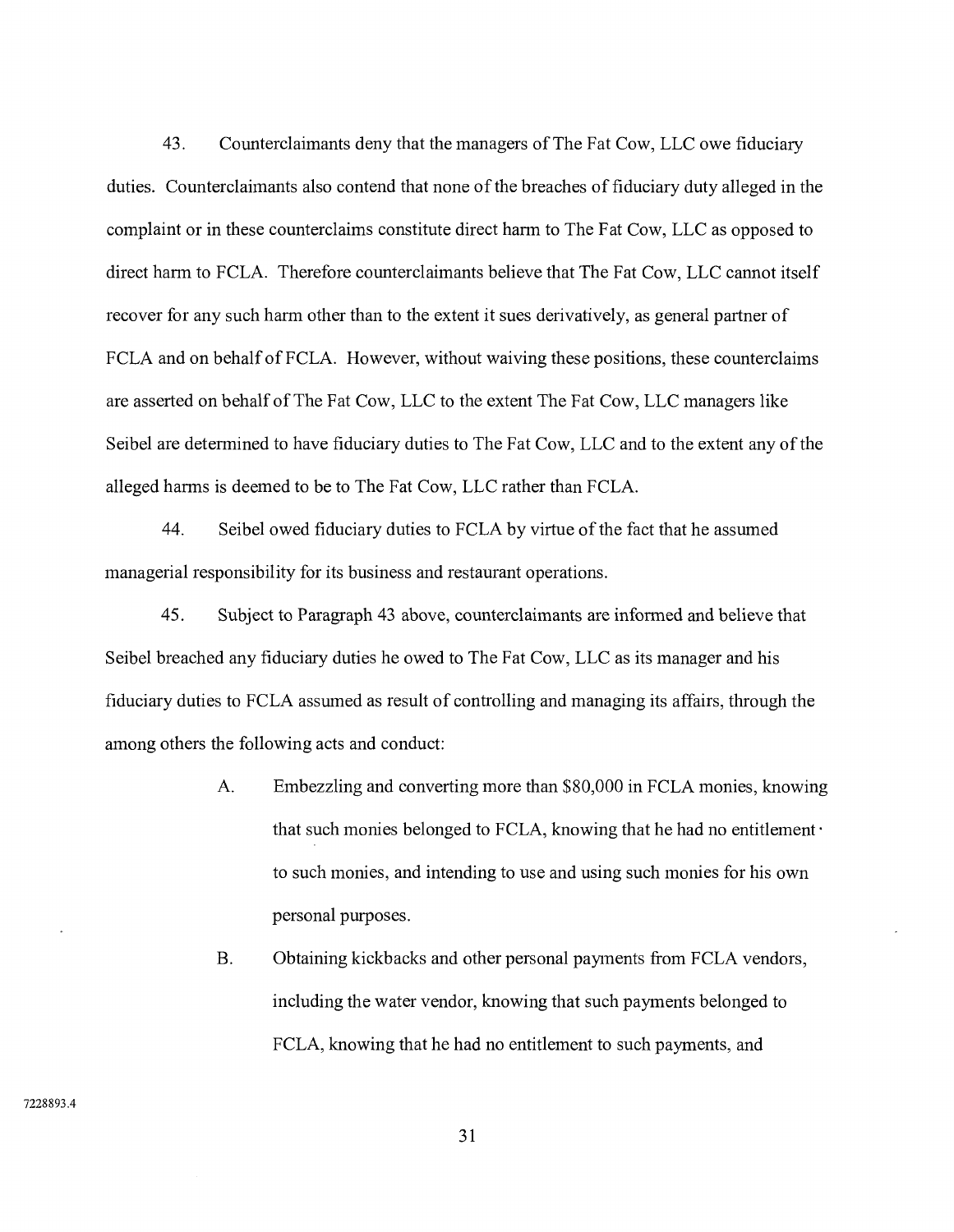intending to use and using such kickbacks and payments for his own personal purposes.

- C. Submitting for reimbursement and obtaining from FCLA reimbursements for expenses that were not and/or were not properly documented to be legitimate "The Fat Cow" expenses, knowing that he was not entitled to such reimbursements.
- D. Hiring and retaining his hand-picked manager Jerri Rose Tassan for "The Fat Cow" restaurant knowing that she was not competent to operate "The Fat Cow" restaurant, knowing that she was violating California law in such operations, and knowing she was operating "The Fat Cow" restaurant in a substandard fashion that would result in operational losses and liabilities, but doing so notwithstanding such knowledge because among other reasons Seibel intended: (i) to use "The Fat Cow" restaurant fundsto pay the manager for performing services for the benefit of other Seibel enterprises; and (ii) to use "The Fat Cow" restaurant operations to obtain other improper and personal benefits of the kind described above.
- E. Intentionally and knowingly concealing the operational deficiencies and liabilities incurred at "The Fat Cow" restaurant, including concealing that employees had asserted and won administrative actions obtaining recompense for what California labor authorities determined to be improper employment practices.
- ${\bf F}.$ Willfully failing and refusing to declare bankruptcy of "The Fat Cow" restaurant, knowing and intending that under the circumstances the

7228893.4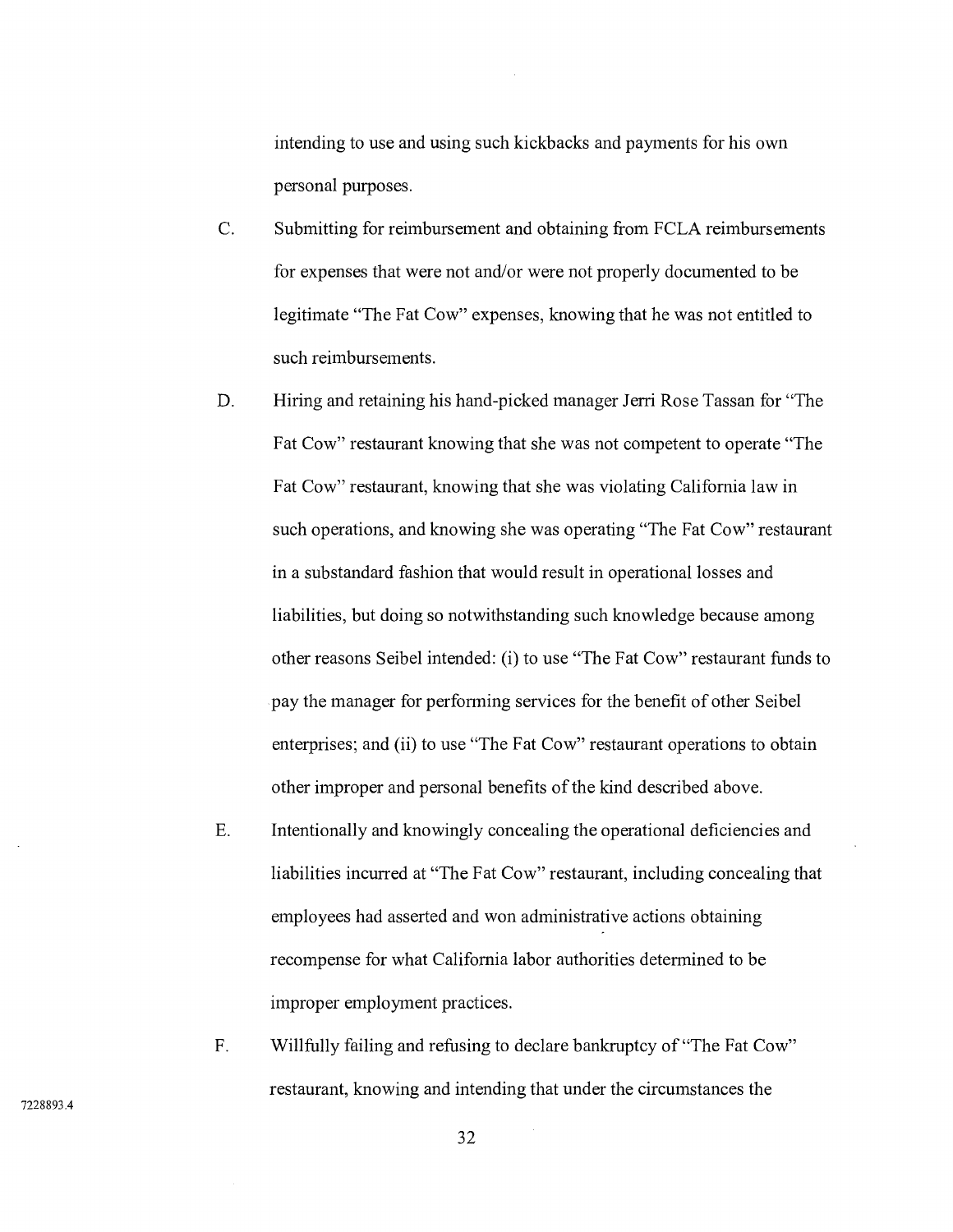restaurant could not continue to operate and that they delay in taking such steps would cause additional losses.

G. Willfully refusing and disrupting efforts by Ramsay to mitigate losses at the "The Fat Cow" restaurant and to efficiently terminate its operations.

46. As a direct and proximate result of these fiduciary breaches, The Fat Cow, LLC and FCLA have incurred losses subject to proof at trial, but not less than \$1 million, including but not limited to: (a) amounts paid to defend and settle the employee class action; (b) amounts incurred to defend and/or resolve claims by "The Fat Cow" vendors and creditors; and (c) losses incurred (but which would not have been incurred) at "The Fat Cow" restaurant but for Seibel's misconduct; and (d) expenses, kickbacks, embezzlements and other amounts improperly taken by Seibel.

47. By reason of the foregoing, punitive damages are warranted to punish Seibel for conduct that exhibits a high degree of moral culpability and manifests a willful, wanton or reckless disregard for the rights of others.

# **SECOND CAUSE OF ACTION FOR BREACH OF CONTRACT [By GR and Ramsay individually against Seibel]**

48. Counterclaimants incorporate by reference each allegation above.

49. Seibel and GR are parties to The Fat Cow, LLC Agreement. Counterclaimants deny that Ramsay is a party to The Fat Cow, LLC Agreement; however, the Court has ruled otherwise. Without waiving his position that he is not a party to The Fat Cow, LLC Agreement, Ramsay asserts this claim individually and in addition to GR, to the extent that he is deemed a party to The Fat Cow, LLC Agreement.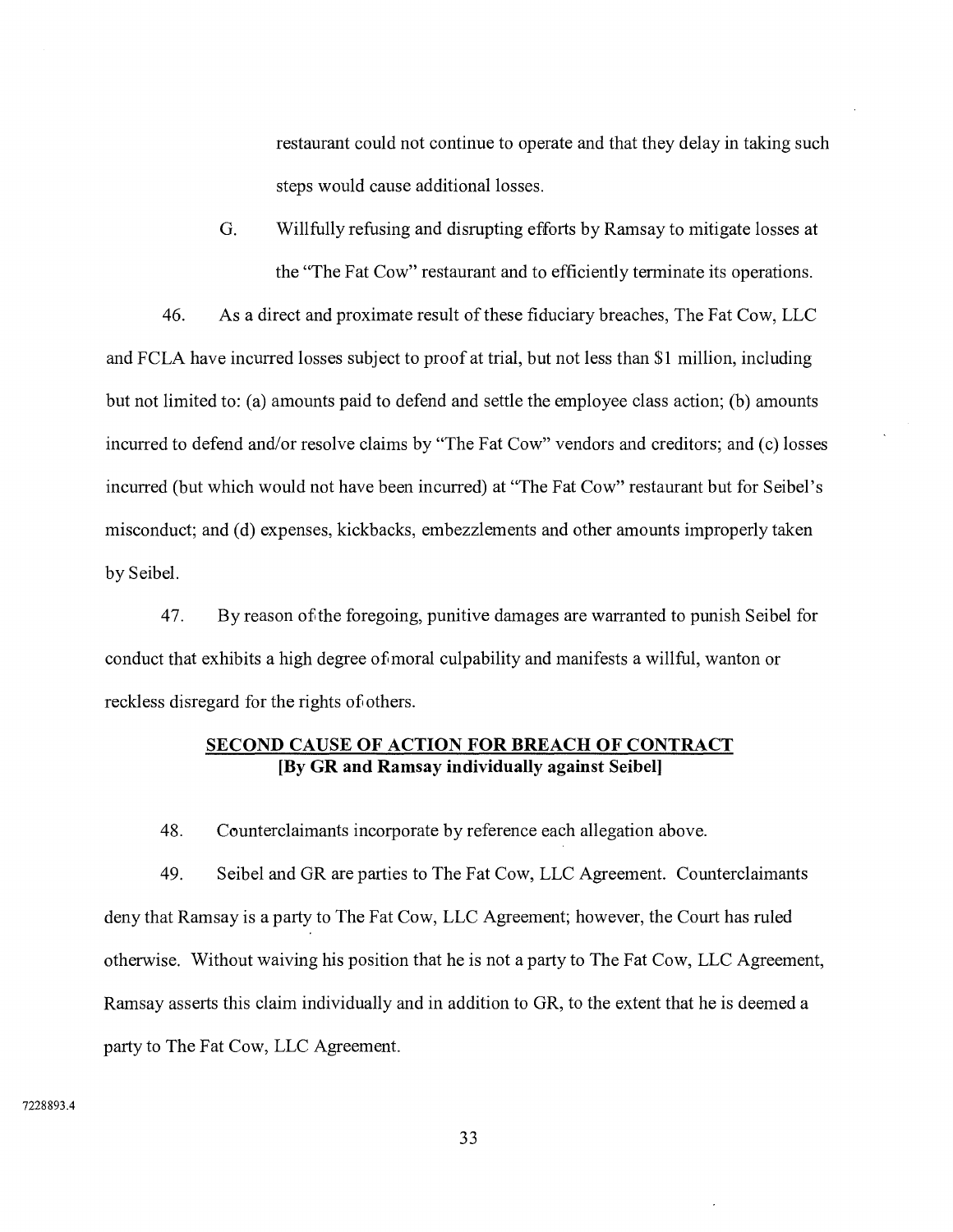50. Counterclaimants deny that any party to The Fat Cow, LLC agreement can be liable for not making unanimous decisions, since no party can be forced to agree with the other. However, without waiving that position, GR and Ramsay assert these claims to the extent the Court determines otherwise.

51. Subject to Paragraphs 49 and 50 above, counterclaimants are informed and believe that Seibel has materially breached the provision of The Fat Cow, LLC Agreement requiring that "all decisions of the Managers shall be made upon unanimous consent of the Managers" by deciding unilaterally, and without consent from GR or Seibel, and engaging in conduct without consent from GR or Seibel, to among other things:

- $A<sub>1</sub>$ Obtain kickbacks and other personal payments from "The Fat Cow" restaurant vendors.
- B. Obtain personal reimbursements for expenses that were not legitimate "The Fat Cow" expenses.
- $\overline{C}$ . Direct and approve activities at "The Fat Cow" restaurant that violated California law, alienated customers, employees, and the landlord, and resulted in substandard operations.
- D. Conceal the operational deficiencies and liabilities incurred at "The Fat Cow" restaurant, including that employees had asserted and won administrative actions obtaining recompense for what California labor authorities determined to be improper employment practices.
- E. Prevent bankruptcy of "The Fat Cow" restaurant.
- F. Prevent reasonable efforts to mitigate losses at the "The Fat Cow" restaurant and efficiently terminate its operations.

7228893.4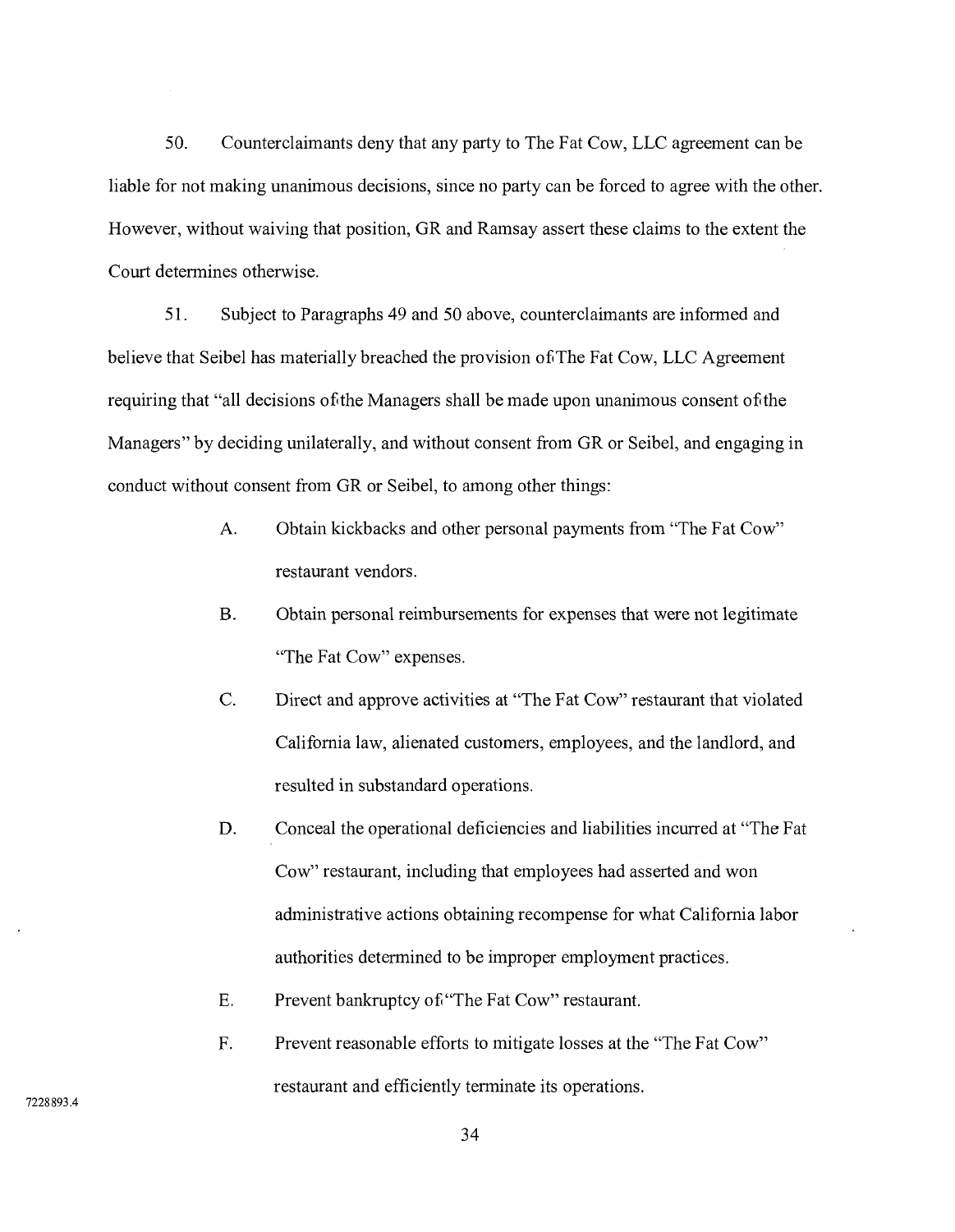G. Make and insist that "The Fat Cow" restaurant continue operating.

52. GR and Ramsay performed all obligations on their part under The Fat Cow, LLC Agreement.

53. As a direct and proximate result of Seibel's breaches of the Fat Cow, LLC Agreement, counterclaimants incurred losses according to proof at trial but in an amount not less than \$1 million.

## **THIRD CAUSE OF ACTION FOR INDEMNIFICATION [By Ramsay individually against Seibel]**

54. Counterclaimants incorporate by reference each allegation above.

55. Under the terms of the Indemnification Agreement entered into by Seibel in or about October 2012, Ramsay is entitled to contractual indemnification from Seibel for any loss, liability, or damage (including but not limited to counsel fees and costs) resulting from Ramsay having entered into the Lease at The Grove.

56. Ramsay has performed all terms and conditions to be performed on his part under the Indemnification Agreement, except as such performance has been excused by the acts or omissions of Seibel.

57. On or about February 19, 2014, Ramsay, through one of his entities, paid GFM, LLC Fifty-Two Thousand Two Hundred Twenty Dollars and Fifty Cents (\$52,220.50) that was past due for rent and other charges under the Lease.

58. On or about June 12, 2014, Ramsay, through one of his entities, paid GFM, LLC Two Hundred Thirty Thousand Six Hundred Twenty-Three Dollars and Eighty-Three Cents (\$230,623.83) that was past due for rent and other charges under the Lease.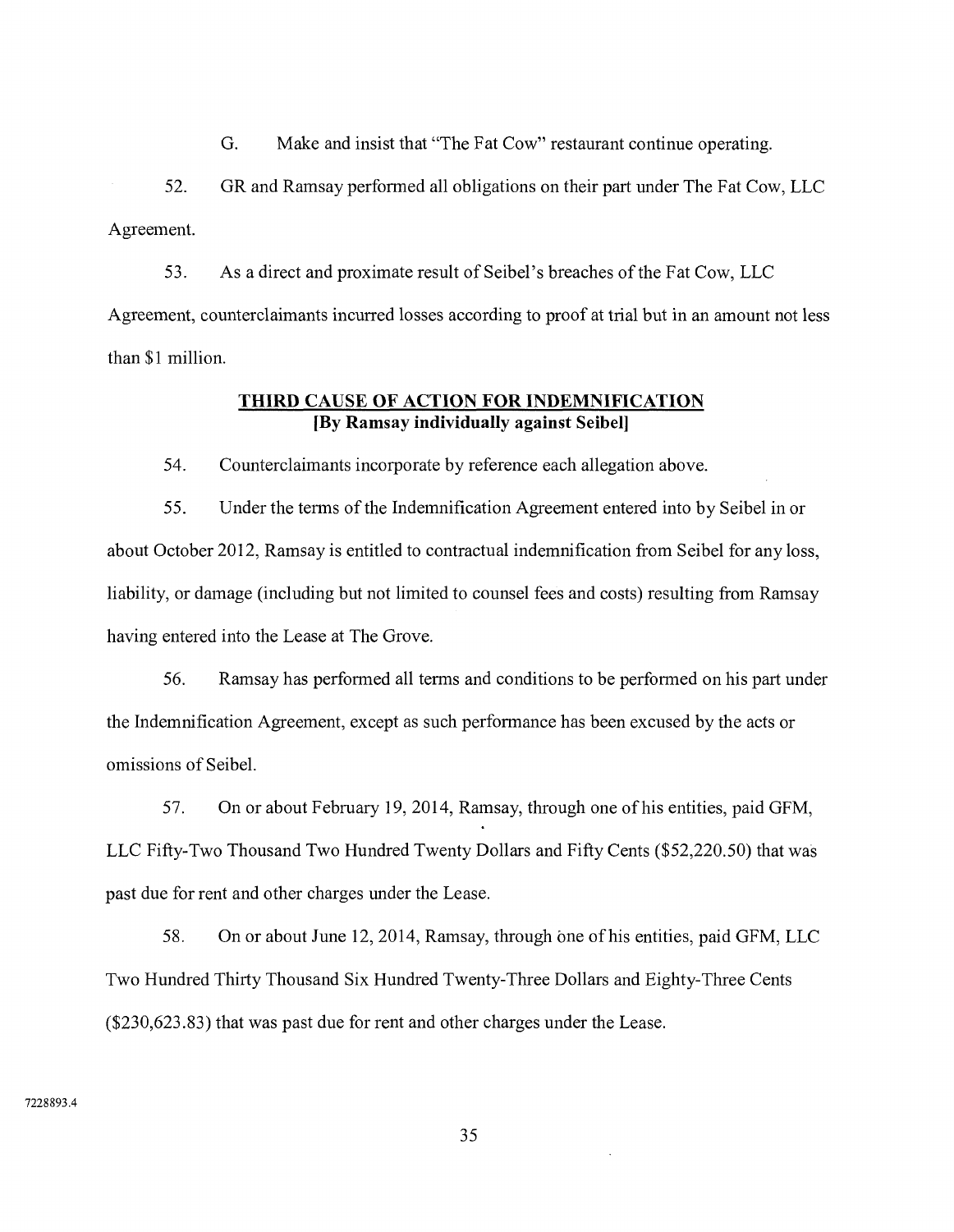59. On or about August 7, 2014, GFM, LLC brought an action against Ramsay based on a breach of the Lease. Ramsay incurred One Hundred Seventy-One Thousand One Hundred Fifty Dollars and Nineteen Cents (\$171,150.19) in legal fees and costs arising from that lawsuit.

60. On or about November 4, 2015, Ramsay settled the lawsuit with GFM, LLC for Eight Hundred Thousand Dollars (\$800,000.00).

61. Ramsay has repeatedly requested that Seibel indemnify him for the amounts specified above. Seibel has materially breached the Indemnification Agreement by failing and refusing to provide such indemnification.

62. As a result of Seibel's material breaches of the Indemnification Agreement, Ramsay is entitled to an order indemnifying him for one-half of the rent and other charges paid by Ramsay under the Lease, one-half of legal fees and costs incurred by Ramsay in defending the action brought by GFM, LLC, and one-half of the amount paid to settle the action with GFM, LLC.

WHEREFORE, counterclaimants respectfully demand judgment against Seibel as follows:

- A. On the First Cause of Action, compensatory and punitive damages, in an amount to be determined at trial, but not less than \$1 million;
- B. On the Second Cause of Action, compensatory damages, in an amount to be determined at trial, but not less than \$1 million;
- C. On the Third Cause of Action, compensatory damages for indemnification from Seibel for liability and damages resulting from Ramsay having entered into the Lease at The Grove, in an amount to be determined at trial, but not less than one-half of \$1,253,994.52;